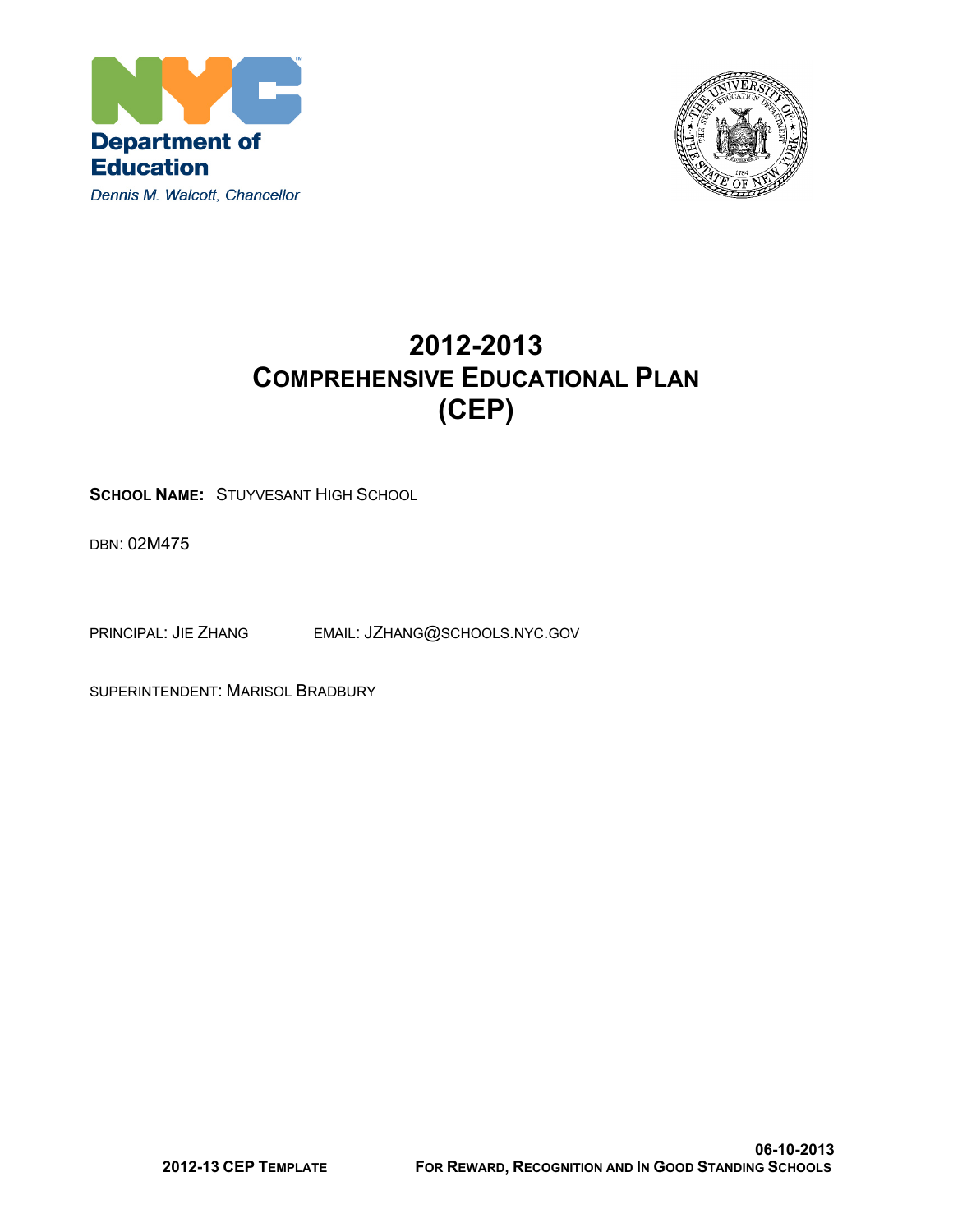#### **SCHOOL LEADERSHIP TEAM (SLT) SIGNATURE PAGE**

Use this page to identify SLT members and confirm their participation in the development of this Comprehensive Educational Plan (CEP), which includes goals and action plans, a summary of Academic Intervention Services, and the Parent Involvement Policy. The signatures of SLT members indicate their participation in the development of the CEP and serve as confirmation that consultation has occurred to align funding in support of educational programs. The SLT must include an equal number of parents and staff and have a minimum of 10 and a maximum of 17 members, in accordance with the Chancellor's Regulation A-655, available on the [NYC](http://schools.nyc.gov/NR/rdonlyres/381F4607-7841-4D28-B7D5-0F30DDB77DFA/82007/A655FINAL1.pdf) [DOE](http://schools.nyc.gov/NR/rdonlyres/381F4607-7841-4D28-B7D5-0F30DDB77DFA/82007/A655FINAL1.pdf) [Web](http://schools.nyc.gov/NR/rdonlyres/381F4607-7841-4D28-B7D5-0F30DDB77DFA/82007/A655FINAL1.pdf) [site](http://schools.nyc.gov/NR/rdonlyres/381F4607-7841-4D28-B7D5-0F30DDB77DFA/82007/A655FINAL1.pdf)**.**

#### **Directions:**

- 1. List each SLT member in the left-hand column on the chart below. Specify any position held by the team member, e.g., Chairperson, SLT Secretary and the constituent group represented, e.g., parent, staff, student, or CBO. Core mandatory SLT members are indicated by an asterisk\*.
- 2. Ensure that SLT members review this document and sign in the right-hand column in blue ink. If an SLT member does not wish to sign this plan, he/she may attach a written explanation in lieu of his/her signature.
- 3. Add rows as needed to ensure that all SLT members are listed.
- 4. The original copy, along with any written communications pertaining to this page, is to remain on file in the principal's office and be made available upon written request.

| <b>Name</b>            | <b>Position and Constituent</b><br><b>Group Represented</b> | <b>Signature</b>  |
|------------------------|-------------------------------------------------------------|-------------------|
| Jie Zhang              | *Principal                                                  | Signature on file |
| Mark Halperin          | *UFT Chapter Leader                                         | Signature on file |
| <b>Christina Ross</b>  | *PA/PTA President                                           | Signature on file |
| Adam Lieber            | <b>Student Representative</b>                               | Signature on file |
| Tahia Islam            | <b>Student Representative</b>                               | Signature on file |
| <b>Scott Thomas</b>    | <b>Admin/AP Chem-Physics</b>                                | Signature on file |
| Eric Grossman          | Admin/AP English                                            | Signature on file |
| <b>Robert Rosen</b>    | <b>Teacher/Technology Education</b>                         | Signature on file |
| Liliya Shamazov        | Teacher/Music & Fine Arts                                   | Signature on file |
| Ashvin Jaishankar      | Teacher/Mathematics                                         | Signature on file |
| Michele Herman         | Parent/Senior Rep                                           | Signature on file |
| <b>Bonnie Beacher</b>  | Parent/Junior Rep                                           | Signature on file |
| Helen Van Rhyn         | Parent/Junior Rep                                           | Signature on file |
| Lauren Coleman-Lochner | Parent/Sophomore Rep                                        | Signature on file |
| <b>Barbara Reiser</b>  | Parent/sophomore Rep                                        | Signature on file |
| Wai Wah Chin           | Parent/Freshman Rep                                         | Signature on file |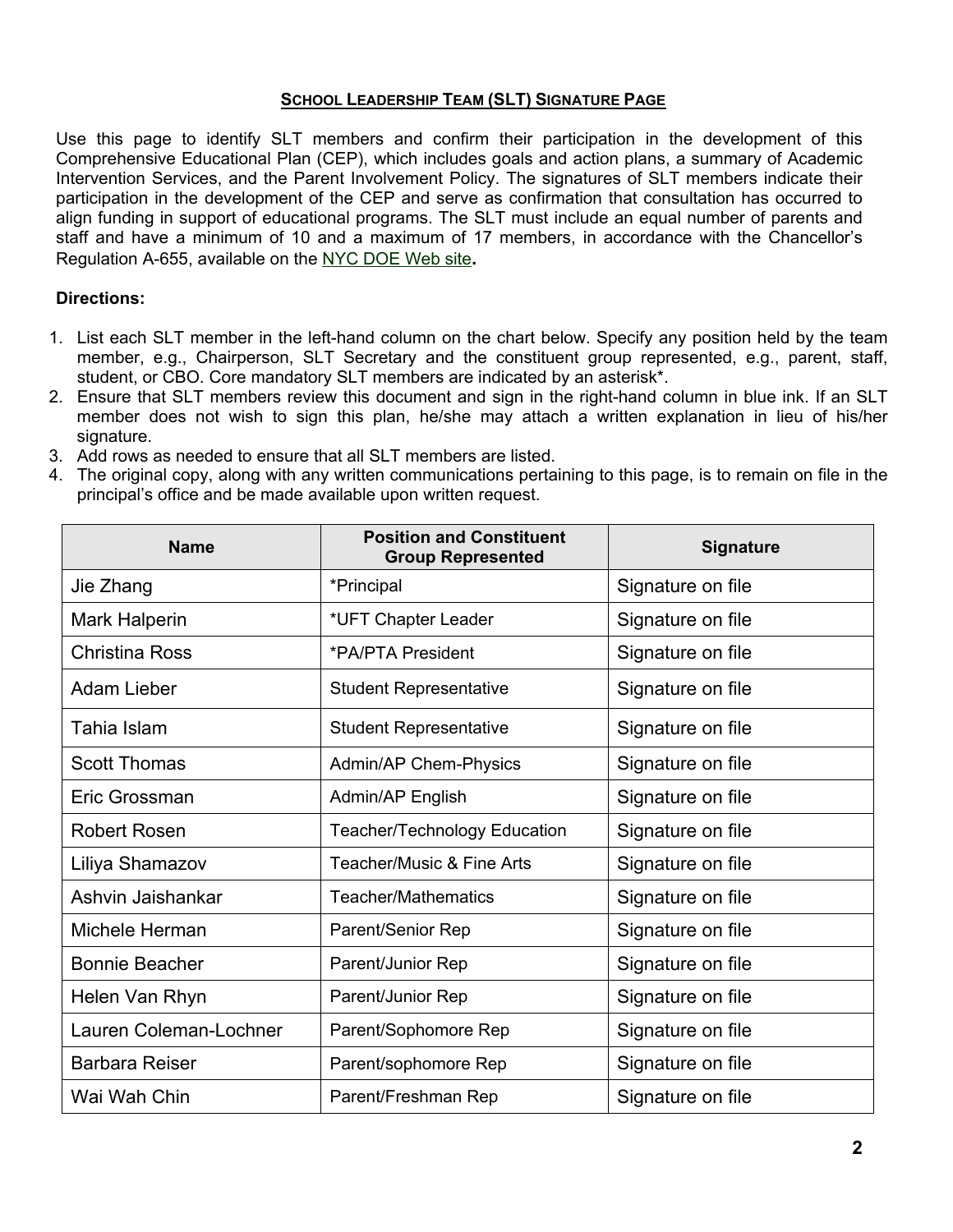\*\* Signature of constituent only indicates participation in the development of the CEP, not approval. Note: If for any reason a SLT member does not wish to sign this plan, he/she must attach an explanation in lieu of his/her signature.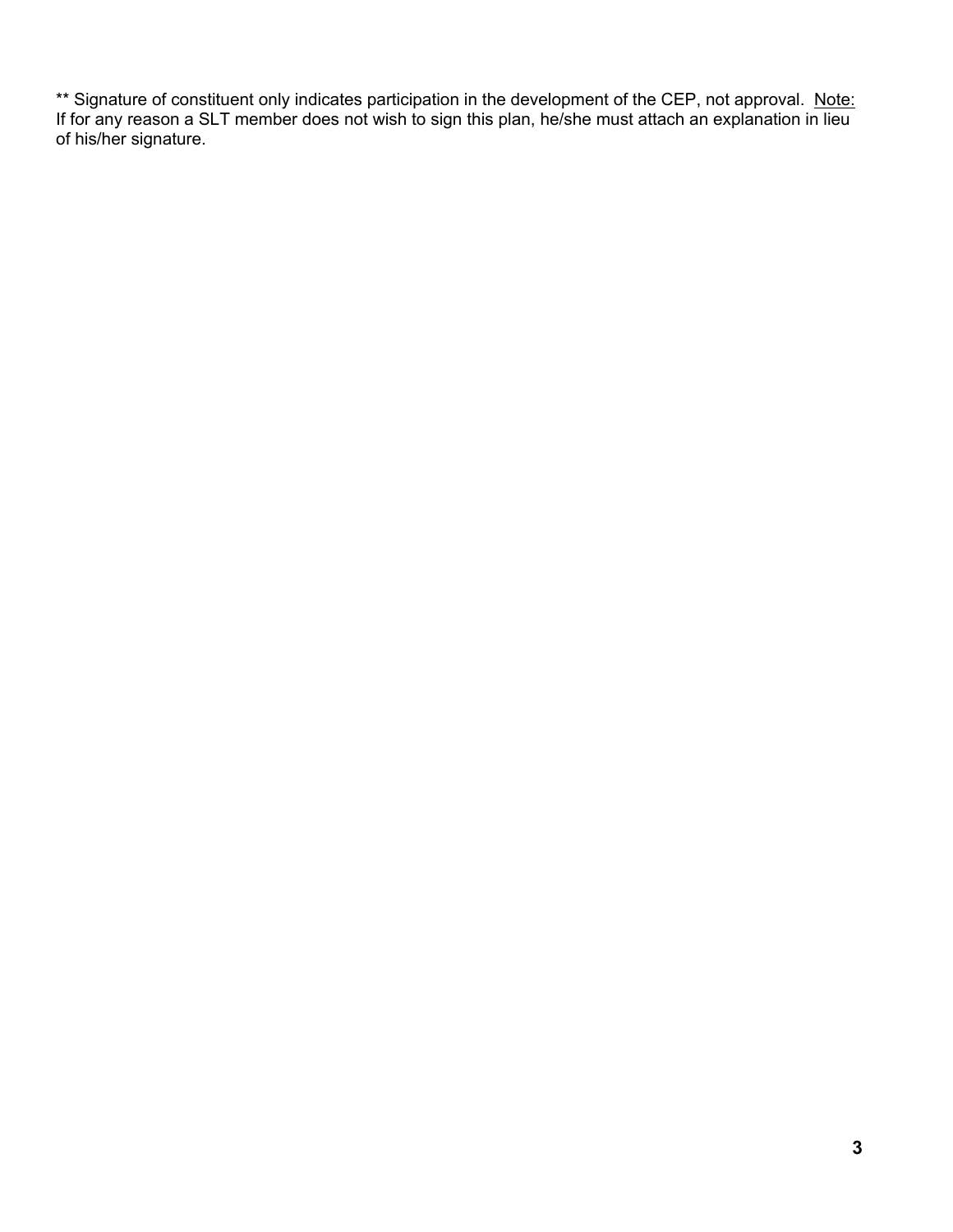#### **DIRECTIONS AND GUIDANCE FOR COMPLETING THE ANNUAL GOALS AND ACTION PLAN SECTION**

The CEP goal-setting is done in collaboration with the school community to support student achievement and the implementation of school-wide goals as well as to document how your school is meeting Federal, State, and City regulations.

Below you will find guidance on documenting annual goals and action plans.

#### **WHICH SCHOOLS NEED TO COMPLETE THIS?**

All Reward, Recognition and In Good Standing schools should identify and submit annual goals and action plans in consultation with their School Leadership Team (SLT).

#### **HOW DO CEP GOALS RELATE TO GOALS SET FOR THE PRINCIPAL PERFORMANCE REVIEW (PPR)?**

CEP goals are generally intended to guide school-wide planning and development. CEP goals may be coordinated with goals set by the principal for the Principal Performance Review (PPR) if they are appropriate for use as school-wide goals.

#### **HOW SHOULD A SCHOOL DEVELOP ITS GOALS AND ACTION PLANS?**

- Your school should identify a minimum of three and a maximum of five annual goals.
- Goals should be aligned with the current citywide instructional expectations.
- Goals should be "SMART" specific, measurable, achievable, realistic, and time-bound.
- Goal development should be based on an assessment of your school's needs.
- Your school should use quantitative and/or qualitative data in providing the rationale for each goal. Cite sources that contributed to the rationale, such as the Progress Report, Quality Review, School Survey, NYS Accountability report (SQR, SCRA, or JIT), state and school assessment results, attendance records, inquiry team work, etc.
- Each goal and action plan requires your school to cite the strategies and activities in your Parent Involvement Policy (PIP) that will be implemented to achieve the goal identified. The PIP template is provided on pages 11 through 15. Your school is encouraged to use the template as it is provided, or align it in accordance with your school's goals, or replace it entirely with a Parent Involvement Policy created by your school that meets federal requirements. You may use or amend relevant sections of your PIP directly to respond to the parental involvement section of each goal and action plan.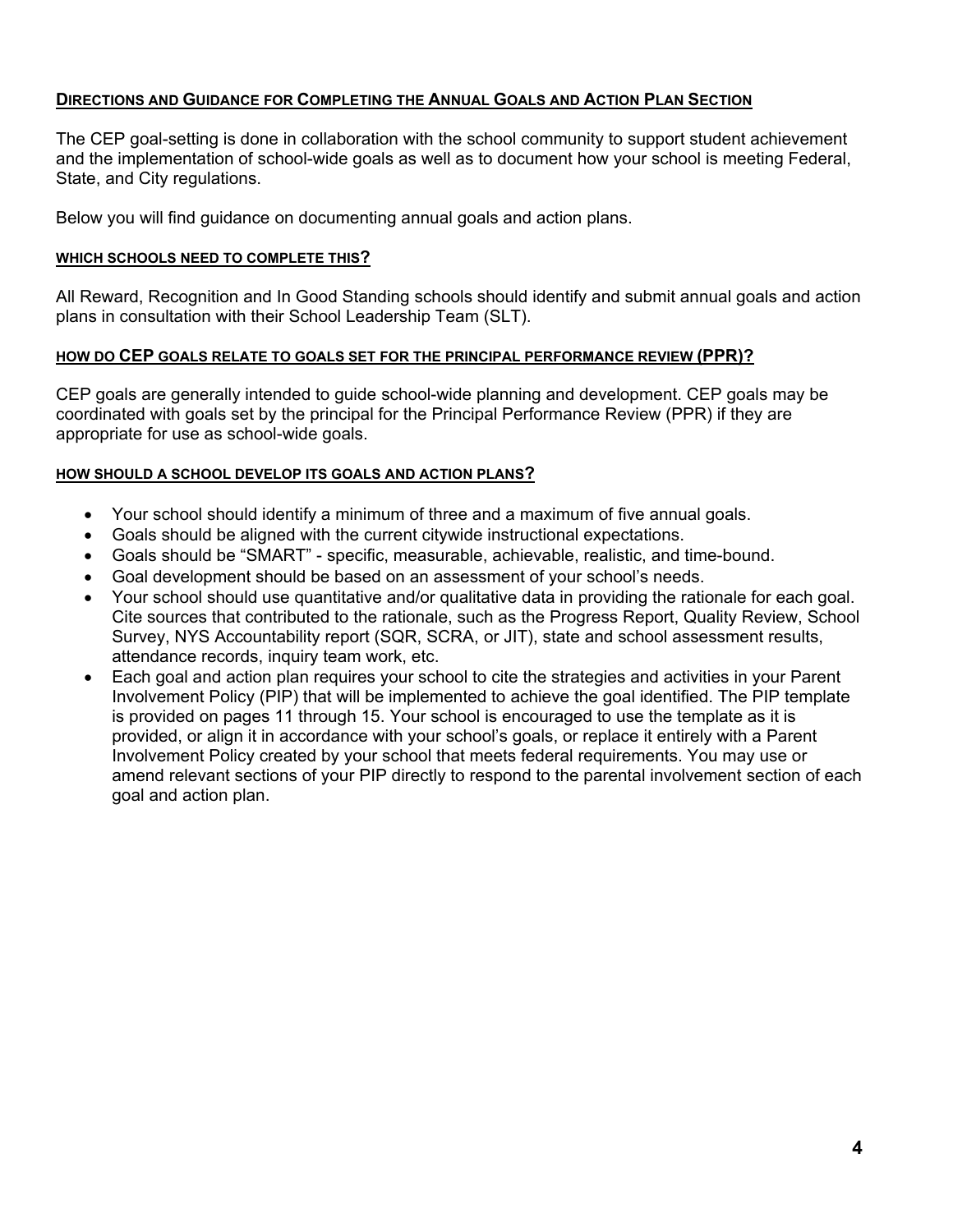#### **ANNUAL GOAL #1 AND ACTION PLAN**

|  | Use this template to identify an annual goal. Respond to each section to indicate strategies and activities in support of accomplishing this goal. |  |  |  |  |  |
|--|----------------------------------------------------------------------------------------------------------------------------------------------------|--|--|--|--|--|
|--|----------------------------------------------------------------------------------------------------------------------------------------------------|--|--|--|--|--|

#### **Annual Goal #1**

Teachers in every discipline will incorporate writing exercises and assignments into the curriculum to align with Common Core State Standards.

#### **Comprehensive needs assessment**

Teachers examined Common Core Standards and identified the needs to align departmental instruction to them.

#### **Instructional strategies/activities**

- Goals and expectations for the Writing Across the Curriculum initiative will be shared with faculty. Aligned with the Common Core State Standards, teachers will use substantial written assignments (essays, journals, essay questions on exams, research papers, creative assignments, etc.) to assess student understanding and performance.
- The Writing Coordinator will work with teachers and department supervisors to develop writing assignments and classroom practices that will support writing instruction across the curriculum. The Writing Coordinator will also oversee the Writing Center, which includes managing its day-to-day operation and supervising student teachers from area teacher-training programs.
- Department supervisors will collect and evaluate teachers' syllabi, assignments and tear-sheets from the Writing Center.
- . In post-observation conferences and reports, department supervisors will focus on how teachers incorporate writing in their lesson plans.
- Minutes from Cabinet meetings and departmental meetings will provide additional evidence of the success of the Writing Across the Curriculum initiative.

#### **Strategies to increase parental involvement**

- The Common Core Writing Standards will be presented at a monthly PA meeting.
- The Standards will be described in email and hard-copy communications to parents.
- Parents will be encouraged to monitor and provide feedback on the exercises/assignments.
- Parents will be informed of writing improvement resources available both within the school (Writing Center, tutoring, etc.) and in the community and online.

#### **Budget and resources alignment**

- Indicate your school's Title I status:  $\square$ School Wide Program (SWP)  $\square$ Targeted Assistance Program (TAP)  $\square$ Non-Title I
- Select the fund source(s) that your school is using to support the instructional goal.

X Tax Levy Title I Title IIA Title III Grants Other

#### **Service and program coordination**

- Common planning periods will be used to organize the majority of the alignment to instructional shifts in the Common Core.
- Designated professional development days, such as Chancellor's Conference Day, will be set aside to target instructional adjustments related to this goal.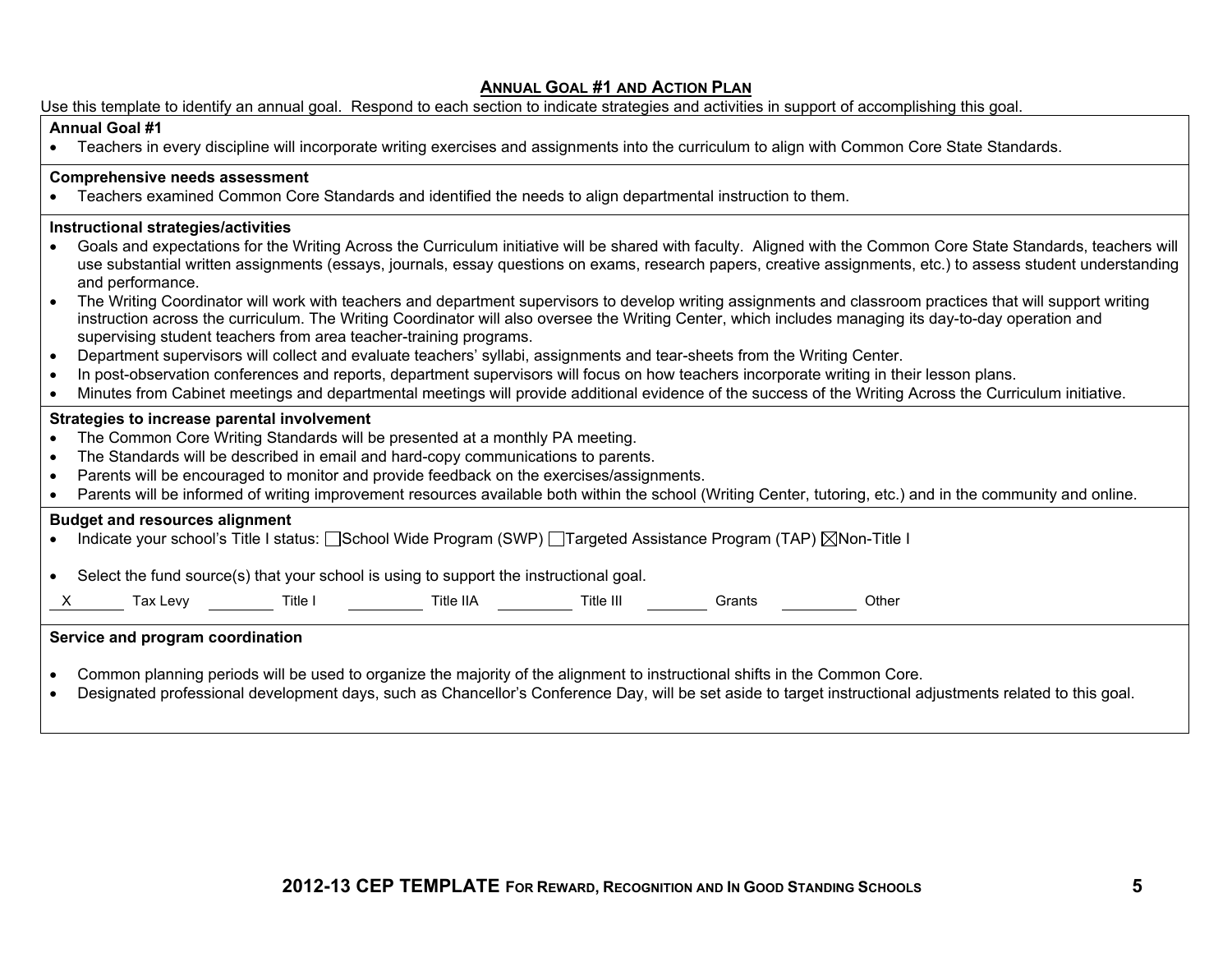#### **ANNUAL GOAL #2 AND ACTION PLAN**

Use this template to identify an annual goal. Respond to each section to indicate strategies and activities in support of accomplishing this goal.

#### **Annual Goal #2**

9th Grade students will develop excellent study habits and organizational skills.

#### **Comprehensive needs assessment**

 Based on departmental meeting minutes and student performance, and feedback from faculty and parents, the administration and SLT determined that incoming students may have the intellectual skills to be successful but lack the study habits and organizational skills.

#### **Instructional strategies/activities**

- All students are encouraged to use the Planning Book, which they receive during the first week of school in September;
- All freshmen students will attend 4 workshops: 3 during their first semester (Study Habits, Time Management, Note Taking) and 1 during their second semester (Graduation requirements and college readiness).
- To help sophomores gain college/career readiness, an emphasis will be placed on the development of effective study habits/organizational skills
- All sophomores will attend 2 workshops on career readiness, which will include rigorous Internet research in order to gather additional information.
- A career day for sophomores using Stuyvesant Alumni will be organized by the AP/PPS
- To ensure consistency, cohesion and relevance across all grades and subject areas, departmental assistant principals will draft guidelines to outline general study skills for classroom teachers; each classroom teacher will outline individual plans for their classes, including when and how the notebooks are reviewed. Additionally, a percentage of their report card grade will serve to evaluate the students' note taking and organizational skills
- Freshman may also be assigned to learn from upper classmen (ARISTA); when necessary, classroom teachers will refer students to their guidance counselors for individual or small group training on study skills

#### **Strategies to increase parental involvement**

| The Parent Coordinator and the Parents' Association will jointly conduct a survey among parents to ascertain the degree of assistance their children need in |
|--------------------------------------------------------------------------------------------------------------------------------------------------------------|
| study and organizational skills.                                                                                                                             |

- Regular weekly and special newsletters and materials will be disseminated to parents to inform them of available resources within and outside the school to enhance students' study and organizational skills.
- Several workshops per year will be offered to parents with presentations by guidance counselors and outside experts in this area. These may occur at PA meetings, Camp Stuy, and other convenient, well-attended venues.

#### **Budget and resources alignment**

Indicate your school's Title I status: School Wide Program (SWP) Trargeted Assistance Program (TAP)  $\boxtimes$ Non-Title I

Select the fund source(s) that your school is using to support the instructional goal.

| axley |  |
|-------|--|
|       |  |

X Tax Levy Title I Title IIA Title III Grants Other

#### **Service and program coordination**

- Guidance counselors will work in collaboration with teachers to determine key opportunities for presentations in subject classes on study skills.
- The Guidance Department will develop a survey for each grade to determine the effectiveness of the workshops.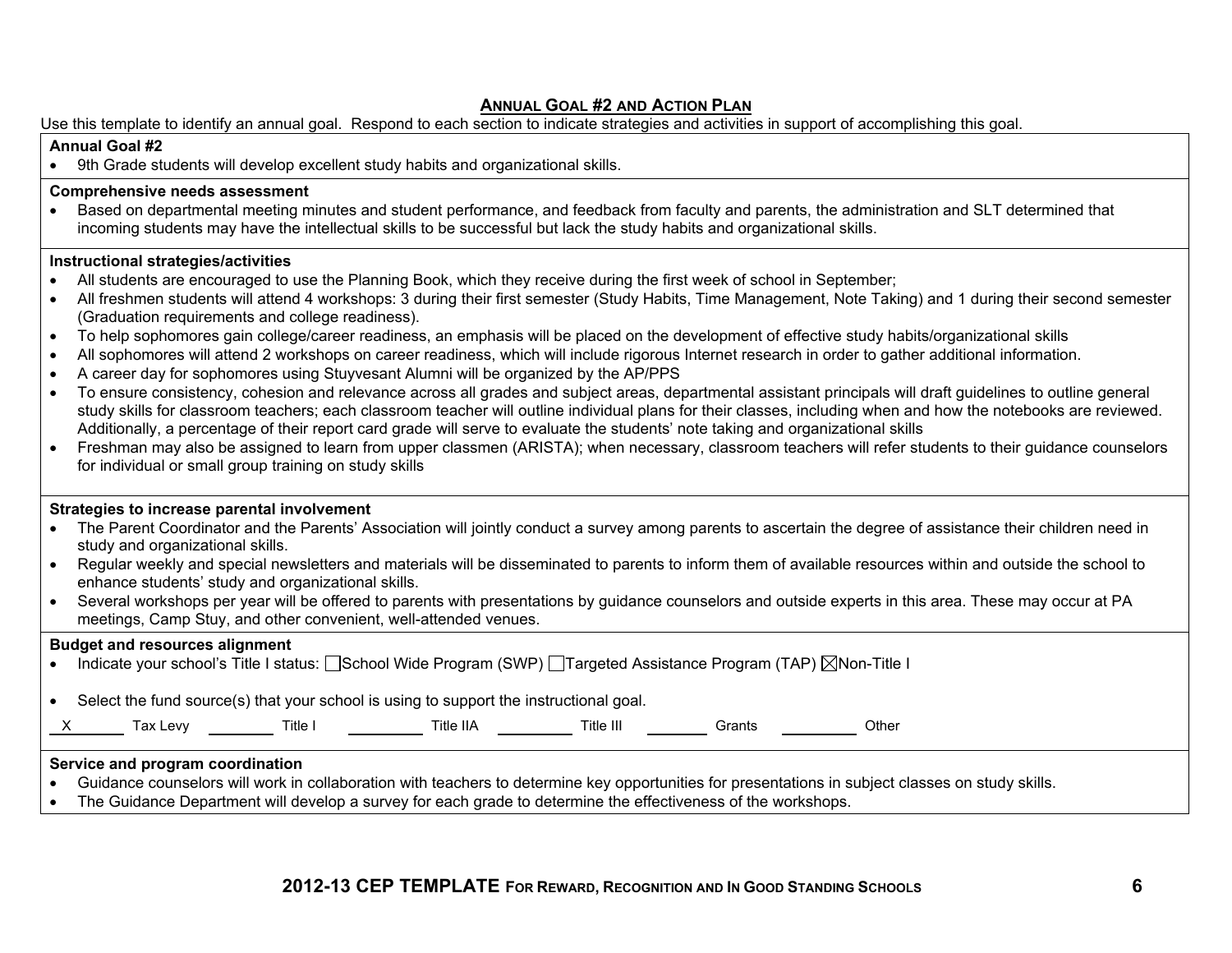#### **ANNUAL GOAL #3 AND ACTION PLAN**

Use this template to identify an annual goal. Respond to each section to indicate strategies and activities in support of accomplishing this goal.

#### **Annual Goal #3**

Stuyvesant college advisors will meet with all seniors applying to Early Action/Early Decision before application deadlines.

#### **Comprehensive needs assessment**

• College Office records revealed that not all seniors applying to EA/ED had an opportunity to meet one-on-one with college counselors before the applications were submitted.

#### **Instructional strategies/activities**

- Due to this being the largest graduating class in Stuyvesant's history, three college counselors will need to work overtime.
- Each counselor will be given 35 hours of per session, which will allow them to work closely with students after school, in addition to those students who they meet with during the day.
- Interviews will start on the 4th day of school following the annual senior college assembly (given during the first week of the new school year) and continue through October.
- Additional clerical support will also be necessary. Clerical support will enter school and student specific data on each Common Application the first time this has been done for an entire senior class.
- There is currently a lack of manpower to download transcripts and SSRs (these must be done individually) as well as enter a full page of data per student. This takes approximately 30 minutes of time investment per student.
- There are 843 students (in the class of 2013) who need to be closely monitored in order to ensure participation in the college application process
- Counselors will perform approximately 421.5 hours of data entry.

#### **Strategies to increase parental involvement**

- The process, timeline, procedures, possible advantages and disadvantages of Early Decision Admissions will be presented and discussed at meetings of 11th and 12th grade parents.
- The Early Decision process will be discussed with parents of juniors at their after-school individual meetings with the College counselors, which will take place in the spring of their students' junior year.
- Parents of seniors will be encouraged to monitor and remind their students about their scheduled one-on-one meetings during the school day with their college counselors in order to minimize the number of missed appointments, which will make it more likely that these meetings occur before the Early Admission deadlines.

#### **Budget and resources alignment**

- Indicate your school's Title I status: School Wide Program (SWP) Trangeted Assistance Program (TAP) Non-Title I
- Select the fund source(s) that your school is using to support the instructional goal.

| __<br>. |  | AN<br>οv<br>'Аλ | ⊺itle | <b>IIA</b><br>'itle | Title<br>.<br> | - - -<br>ants | Othe |
|---------|--|-----------------|-------|---------------------|----------------|---------------|------|
|---------|--|-----------------|-------|---------------------|----------------|---------------|------|

#### **Service and program coordination**

- Secretaries will be assigned on an as-needed basis to perform required clerical work.
- Per-session funds are used to compensate college counselors who work closely with students after school.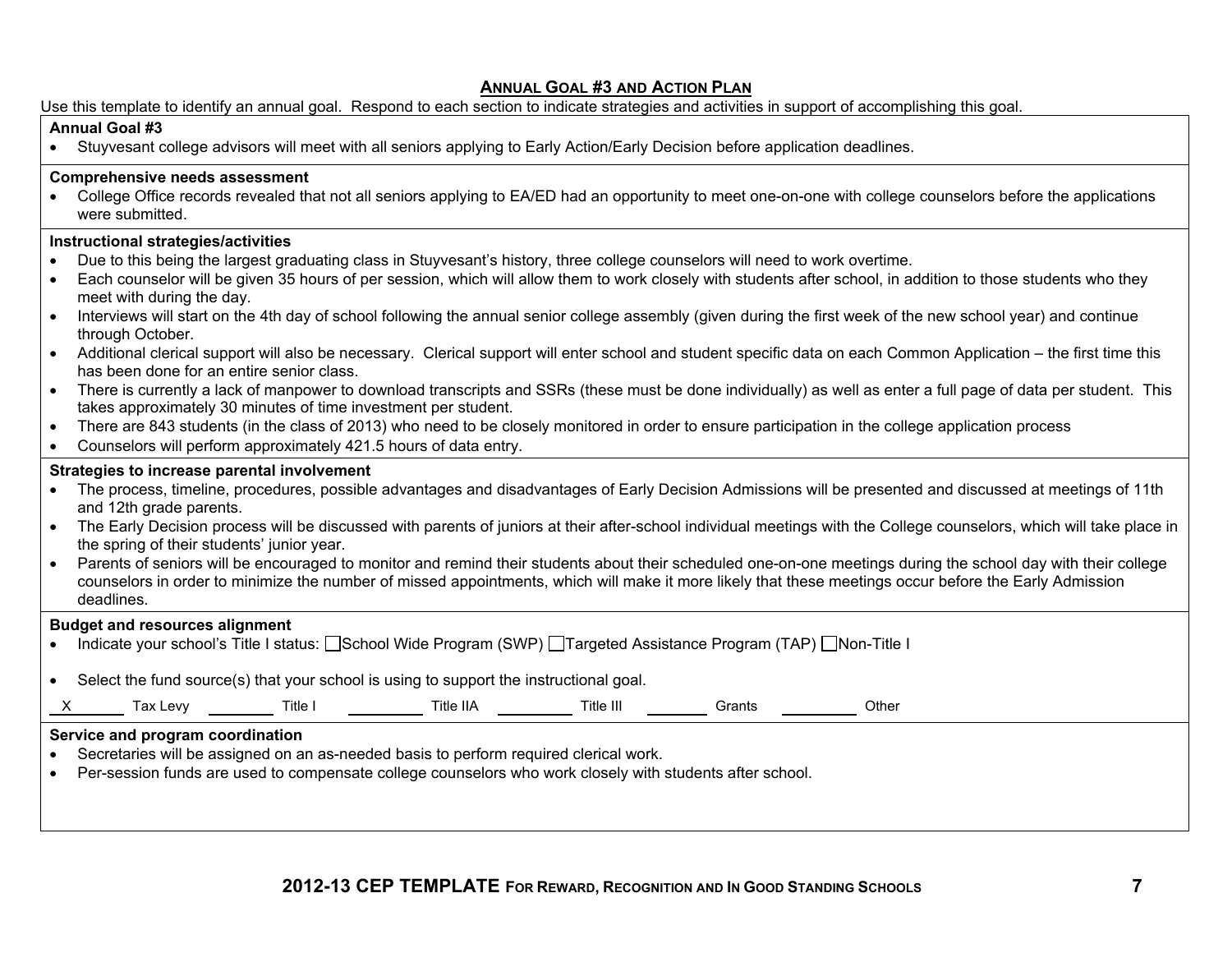#### **ACADEMIC INTERVENTION SERVICES (AIS)**

Schools need to maintain accurate records of students, who are receiving Academic Intervention Services. These records need to be made available upon request and indicate the total number of students receiving AIS in each subject area listed below and for each applicable grade in your school.

| Type of Academic Intervention                                                                                 | <b>Description</b>                                                                    |                                                                                      |                                                                                                 |  |  |
|---------------------------------------------------------------------------------------------------------------|---------------------------------------------------------------------------------------|--------------------------------------------------------------------------------------|-------------------------------------------------------------------------------------------------|--|--|
| Services (AIS)                                                                                                | Type of program or strategy<br>(e.g. repeated readings,<br>interactive writing, etc.) | Method for delivery of service<br>(e.g., small group, one-to-one,<br>tutoring, etc.) | When the service is provided<br>(e.g., during the school day,<br>before or after school, etc.). |  |  |
| <b>ELA</b>                                                                                                    | <b>Writing Center office hours</b><br>and tutoring                                    | Small group and one-to-one                                                           | During and after school                                                                         |  |  |
| <b>Mathematics</b>                                                                                            | Additional math courses<br>and tutoring                                               | Regular class and one-to-one                                                         | During and after school                                                                         |  |  |
| Science                                                                                                       | Tutoring and make-up labs                                                             | Small group and one-to-one                                                           | During and after school                                                                         |  |  |
| <b>Social Studies</b>                                                                                         | Tutoring                                                                              | Small group and one-to-one                                                           | After school                                                                                    |  |  |
| At-risk services (e.g. provided<br>by the Guidance Counselor,<br>School Psychologist, Social<br>Worker, etc.) | Small group and individual<br>counseling                                              | Small group and one-to-one                                                           | During and after school                                                                         |  |  |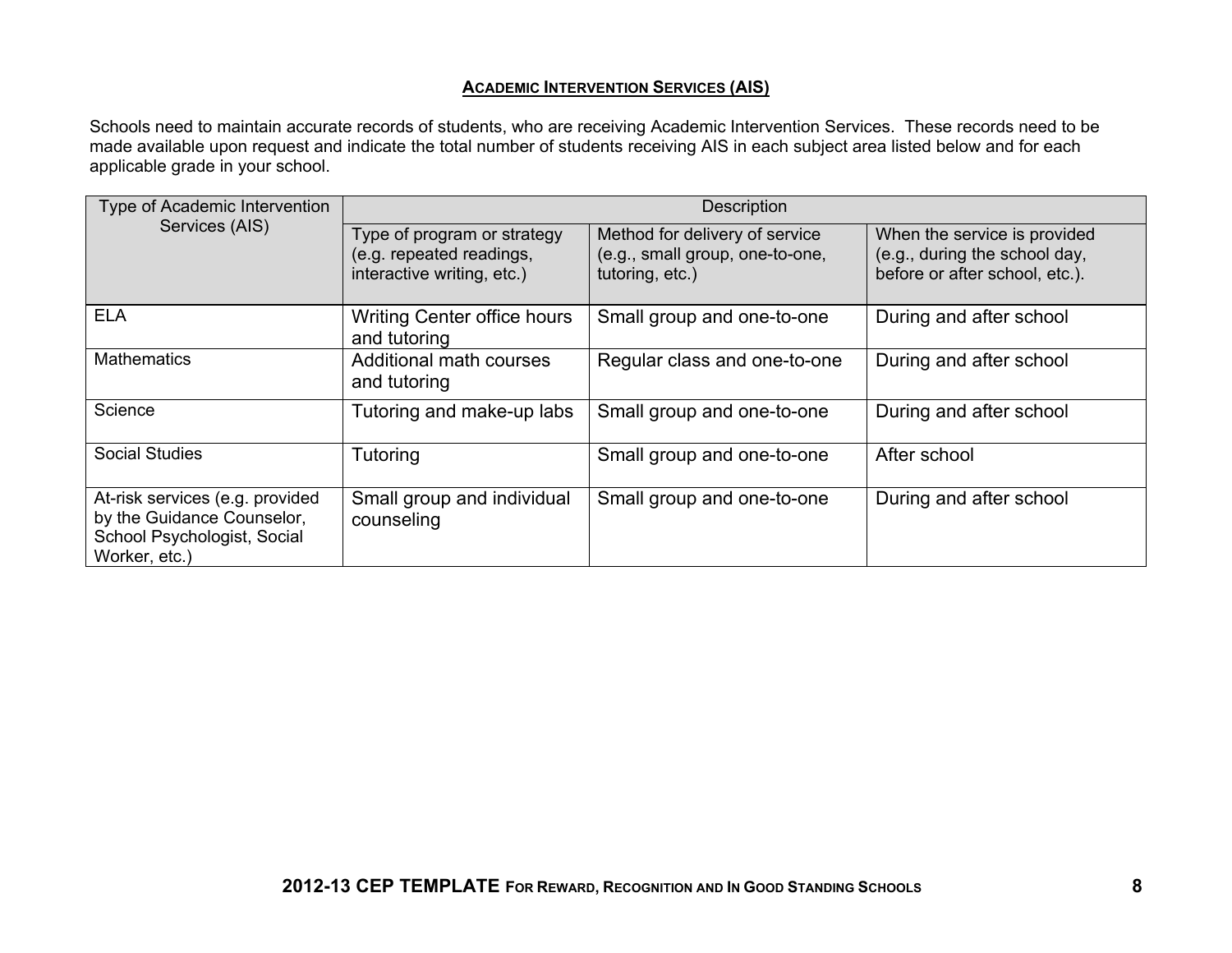#### **HIGHLY QUALIFIED TEACHERS (HQT)**

Teaching candidates are hired centrally by the NYCDOE. As described in the NYCDOE Consolidated Application, this process ensures that all NYCDOE teachers meet State eligibility requirements. Schools, in turn, ensure that teachers are HQT, as defined by NCLB

Describe the strategies and activities including strategies for recruitment, retention, assignments and support including High Quality professional development that ensures staff is highly qualified.

When a position becomes available, a posting is made on the Department of Education's Open Market site. When all resumes are received, the appropriate department Assistant Principal convenes a committee to review the applications. The committee selects 3 to 5 candidates to come to Stuyvesant High School for an interview. The candidate is asked to conduct a demonstrative lesson, and a second-level interview occurs following the lesson. A candidate is then selected to join our staff.

In order to support the retention of our selected candidates, Stuyvesant offers ongoing opportunities to build and strengthen subject expertise through professional development. Teachers collaborate regularly with colleagues to make adjustments to instruction and design curricula. This helps to ensure that a culture for learning is established with an emphasis on collegiality and professionalism.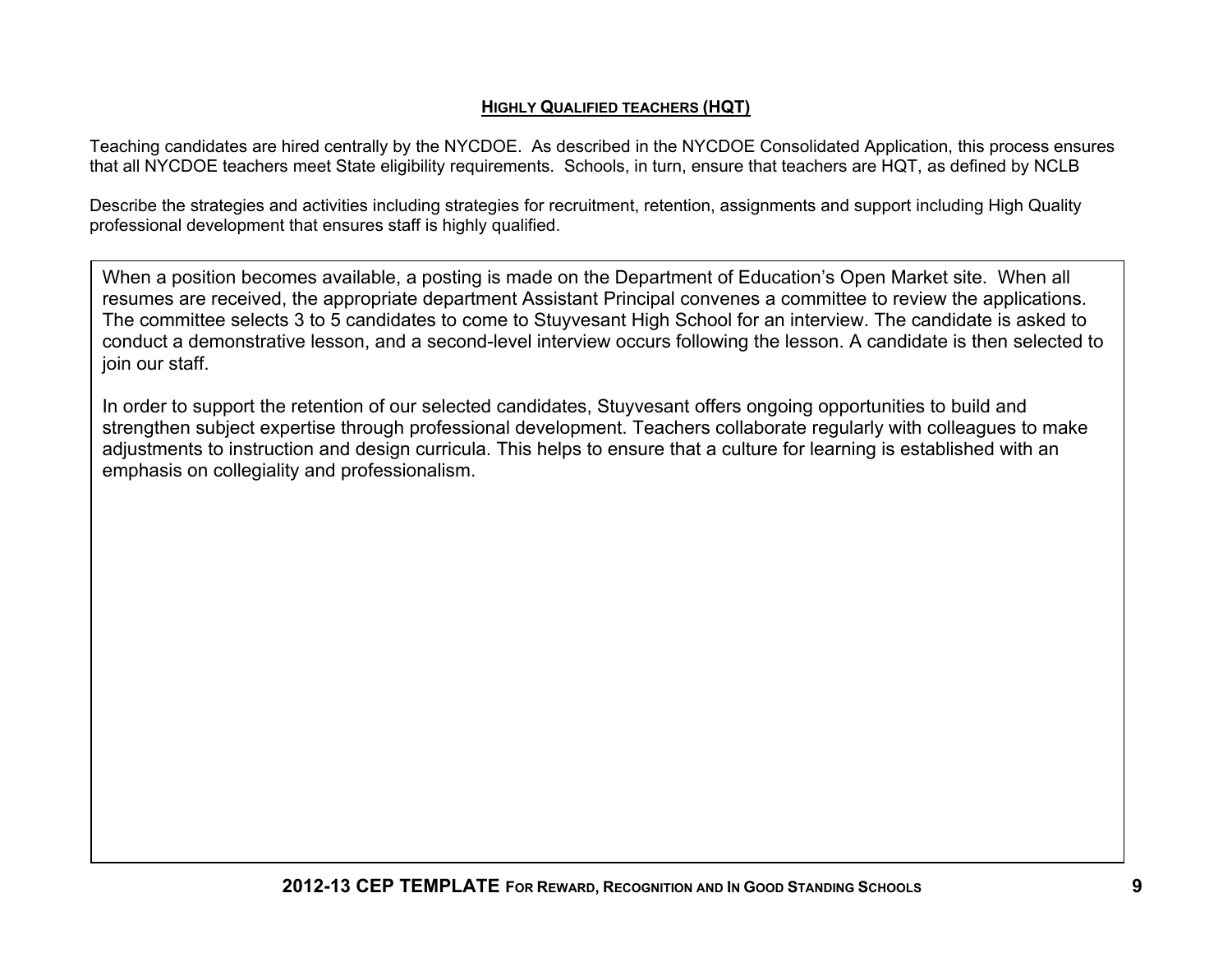#### **DIRECTIONS AND GUIDANCE FOR DEVELOPING OR UPDATING THE PARENT INVOLVEMENT POLICY (PIP) (A REQUIREMENT FOR TITLE I SCHOOLS ONLY)**

The template below meets the parental involvement requirements of Title I. Your school is encouraged to use the template below to update your school's current policy or replace it entirely with a Parent Involvement Policy created by your school that meets federal requirements. The activities and/or strategies included in your school's policy should align with current CEP goals for improving student achievement.

The PIP should describe how your school will plan and implement effective parent involvement activities and/or strategies to improve student academic achievement and school performance. The School-Parent Compact is a component of the PIP that outlines how parents, the entire school staff, and students will share this responsibility. Schools are encouraged to include feedback from the Parent Coordinator when updating the policy. In addition, if your school community will be engaged this year in central parent involvement initiatives, such as Parent Academy, which will provide training for school communities to help strengthen family-school partnerships, please be sure to include these activities in your policy.

#### **PARENT INVOLVEMENT POLICY (PIP) TEMPLATE**

Educational research shows a positive correlation between effective parental involvement and student achievement. The overall aim of this policy is to develop a parent involvement program that will ensure effective involvement of parents and community in our school. Therefore, our school, in compliance with the Section 1118 of Title I, Part A of the No Child Left Behind (NCLB) Act, is responsible for creating and implementing a parent involvement policy to strengthen the connection and support of student achievement between our school and the families. Our school's policy is designed to keep parents informed by actively involving them in planning and decision-making in support of the education of their children. Parents are encouraged to actively participate on the School Leadership Team, Parent Association, and Title I Parent Committee as trained volunteers and welcomed members of our school community. Our school will support parents and families of Title I students by:

- providing materials and training to help parents work with their children to improve their achievement level, e.g., literacy, math and use of technology;
- providing parents with the information and training needed to effectively become involved in planning and decision making in support of the education of their children;
- fostering a caring and effective home-school partnership to ensure that parents can effectively support and monitor their child's progress;
- providing assistance to parents in understanding City, State and Federal standards and assessments;
- sharing information about school and parent related programs, meetings and other activities in a format, and in languages that parents can understand;
- providing professional development opportunities for school staff with the assistance of parents to improve outreach, communication skills and cultural competency in order to build stronger ties between parents and other members of our school community;

Our school's Parent Involvement Policy was designed based upon a careful assessment of the needs of all parents/guardians, including parents/guardians of English Language Learners and students with disabilities. Our school community will conduct an annual evaluation of the content and effectiveness of this parent involvement policy with Title I parents to improve the academic quality of our school. The findings of the evaluation through school surveys and feedback forms will be used to design strategies to more effectively meet the needs of parents, and enhance the school's Title I program. This information will be maintained by the school.

In developing the Title I Parent Involvement Policy, parents of Title I participating students, parent members of the school's Parent Association (or Parent-Teacher Association), as well as parent members of the School Leadership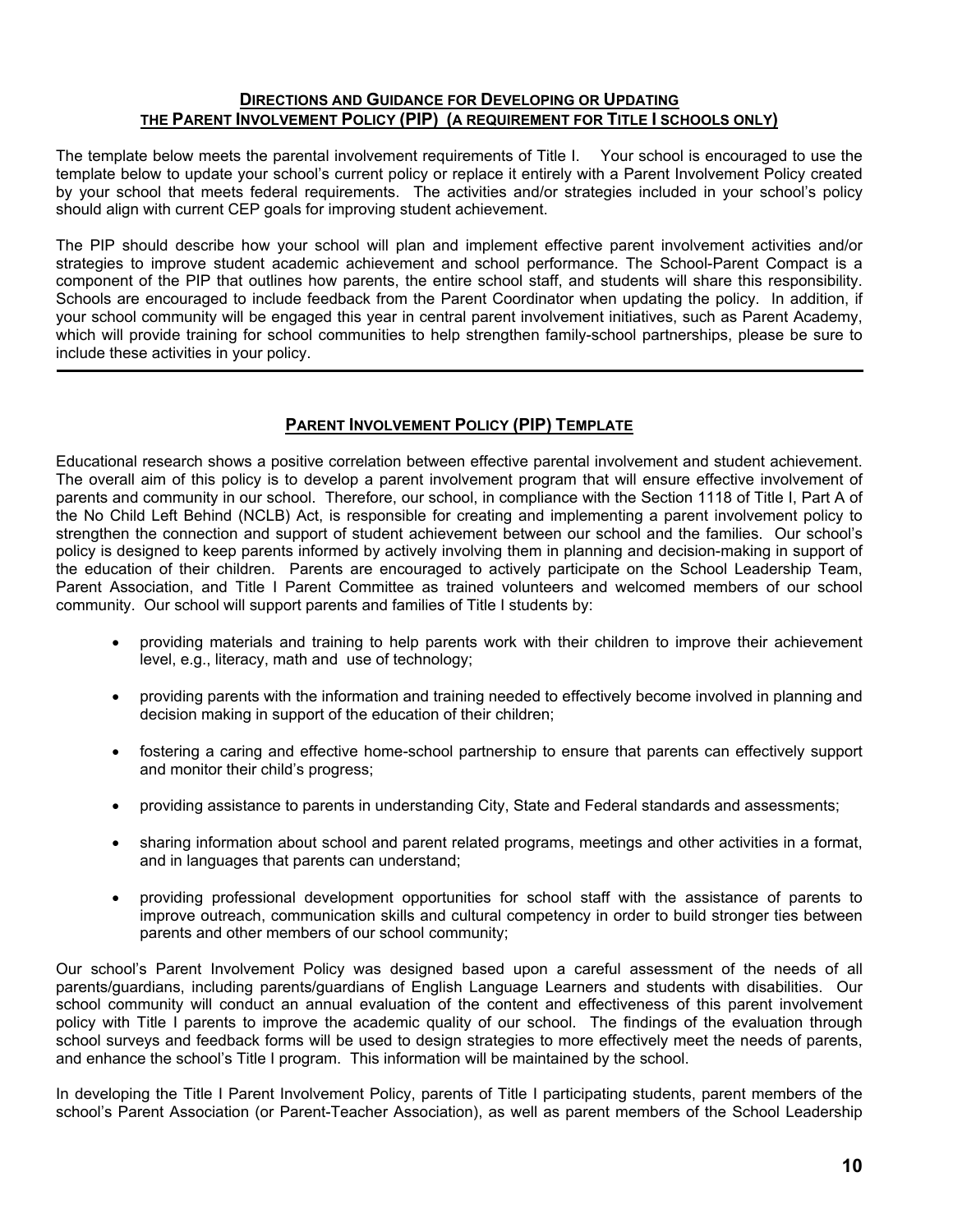Team, were consulted on the proposed Title I Parent Involvement Policy and asked to survey their members for additional input. To increase and improve parent involvement and school quality, our school will:

- actively involve and engage parents in the planning, review and evaluation of the effectiveness of the school's Title I program as outlined in the Comprehensive Educational Plan, including the implementation of the school's Title I Parent Involvement Policy and School-Parent Compact;
- engage parents in discussion and decisions regarding the required Title I set-aside funds, which are allocated directly to schools to promote parent involvement, including family literacy and parenting skills;
- ensure that the Title I funds allocated for parent involvement are utilized to implement activities and strategies as described in our Parent Involvement Policy and the School-Parent Compact;
- support school-level committees that include parents who are members of the School Leadership Team, the Parent Association (or Parent-Teacher Association) and Title I Parent Committee. This includes providing technical support and ongoing professional development, especially in developing leadership skills;
- maintain a Parent Coordinator (or a dedicated staff person) to serve as a liaison between the school and families. The Parent Coordinator or a dedicated staff person will provide parent workshops based on the assessed needs of the parents of children who attend our school and will work to ensure that our school environment is welcoming and inviting to all parents. The Parent Coordinator will also maintain a log of events and activities planned for parents each month and file a report with the central office.;
- conduct parent workshops with topics that may include: parenting skills, understanding educational accountability grade-level curriculum and assessment expectations; literacy, accessing community and support services; and technology training to build parents' capacity to help their children at home;
- provide opportunities for parents to help them understand the accountability system, e.g., NCLB/State accountability system, student proficiency levels, Annual School Report Card, Progress Report, Quality Review Report, Learning Environment Survey Report;
- host the required Annual Title I Parent Meeting on or before December  $1<sup>st</sup>$  of each school year to advise parents of children participating in the Title I program about the school's Title I funded program(s), their right to be involved in the program and the parent involvement requirements under Title I, Part A, Section 1118 and other applicable sections under the No Child Left Behind Act;
- schedule additional parent meetings, e.g., quarterly meetings, with flexible times, such as meetings in the morning or evening, to share information about the school's educational program and other initiatives of the Chancellor and allow parents to provide suggestions;
- translate all critical school documents and provide interpretation during meetings and events as needed;
- conduct an Annual Title I Parent Fair/Event where all parents are invited to attend formal presentations and workshops that address their student academic skill needs and what parents can do to help;

Our school will further encourage school-level parental involvement by:

- holding an annual Title I Parent Curriculum Conference;
- hosting educational family events/activities during Parent-Teacher Conferences and throughout the school year;
- encouraging meaningful parent participation on School Leadership Teams, Parent Association (or Parent-Teacher Association) and Title I Parent Committee;
- supporting or hosting Family Day events;
- establishing a Parent Resource Center/Area or lending library; instructional materials for parents;
- hosting events to support, men asserting leadership in education for their children. parents/guardians, grandparents and foster parents;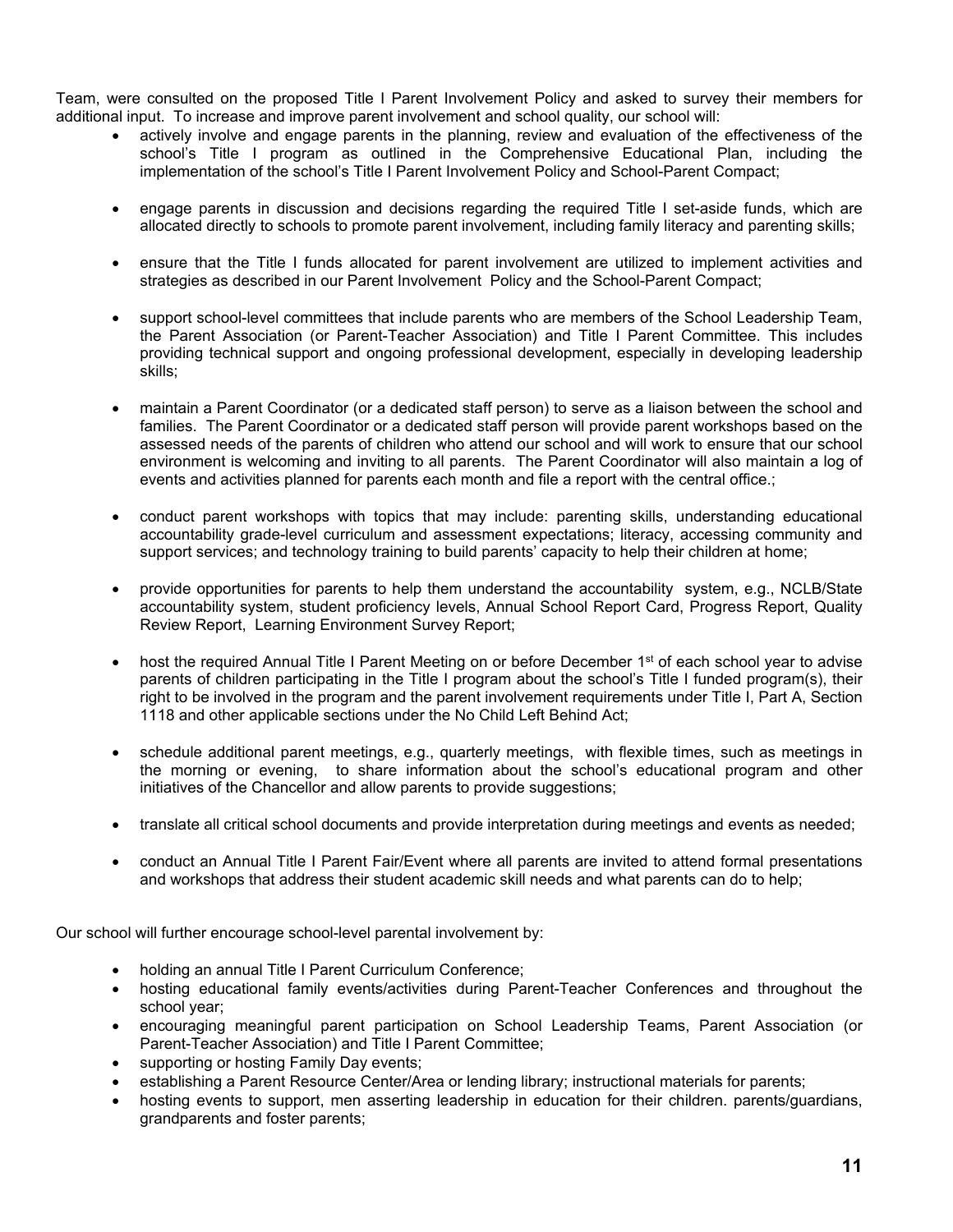- encouraging more parents to become trained school volunteers;
- providing written and verbal progress reports that are periodically given to keep parents informed of their children's progress;
- developing and distributing a school newsletter or web publication designed to keep parents informed about school activities and student progress;
- providing school planners/folders for regular written communication between /teacher and the home in a format, and to the extent practicable in the languages that parents can understand;

#### *SCHOOL-PARENT COMPACT*

Our school, in compliance with the Section 1118 of Title I, Part A of the No Child Left Behind (NCLB) Act, is implementing a School-Parent Compact to strengthen the connection and support of student achievement between the school and the families. Staff and parents of students participating in activities and programs funded by Title I, agree that this Compact outlines how parents, the entire school staff and students will share responsibility for improved academic achievement and the means by which a school-parent partnership will be developed to ensure that all children achieve State Standards and Assessments.

#### **I. School Responsibilities**

*Provide high quality curriculum and instruction consistent with State Standards to enable participating children to meet the State's Standards and Assessments by:*

- using academic learning time efficiently;
- respecting cultural, racial and ethnic differences;
- implementing a curriculum aligned to the Common Core State Learning Standards;
- offering high quality instruction in all content areas;
- providing instruction by highly qualified teachers and when this does not occur, notifying parents as required by the No Child Left Behind (NCLB) Act;

#### *Support home-school relationships and improve communication by:*

- conducting parent-teacher conferences each semester during which the individual child's achievement will be discussed as well as how this Compact is related;
- convening an Annual Title I Parent Meeting prior to December 1<sup>st</sup> of each school year for parents of students participating in the Title I program to inform them of the school's Title I status and funded programs and their right to be involved;
- arranging additional meetings at other flexible times, e.g., morning, evening and providing (if necessary and funds are available) transportation or child care for those parents who cannot attend a regular meeting;
- respecting the rights of limited English proficient families to receive translated documents and interpretation services in order to ensure participation in the child's education;
- providing information related to school and parent programs, meetings and other activities is sent to parents of participating children in a format and to the extent practicable in a language that parents can understand;
- involving parents in the planning process to review, evaluate and improve the existing Title I programs, Parent Involvement Policy and this Compact;
- providing parents with timely information regarding performance profiles and individual student assessment results for each child and other pertinent individual school information;
- ensuring that the Parent Involvement Policy and School-Parent Compact are distributed and discussed with parents each year;

*Provide parents reasonable access to staff by:*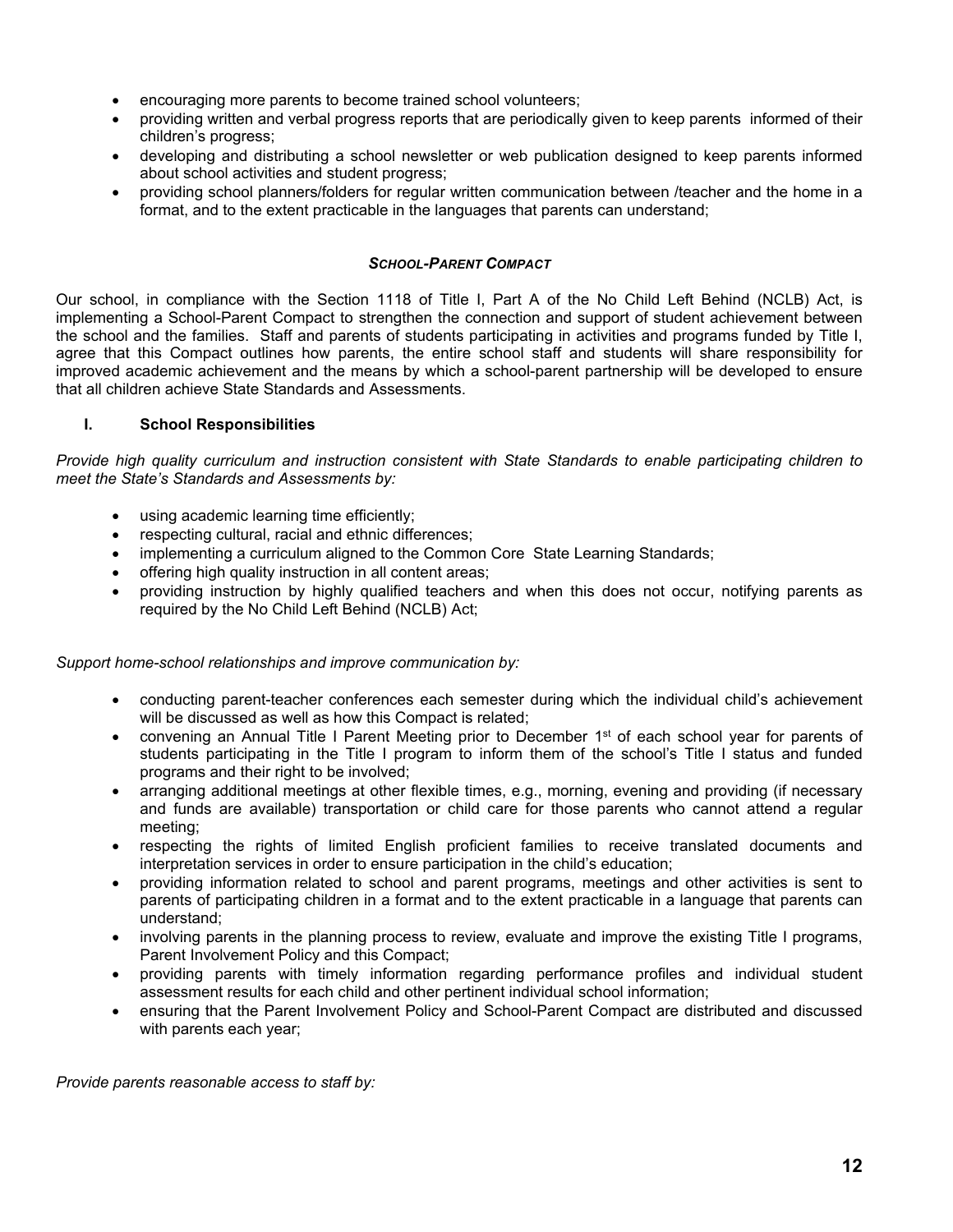- ensuring that staff will have access to interpretation services in order to effectively communicate with limited English speaking parents;
- notifying parents of the procedures to arrange an appointment with their child's teacher or other school staff member;
- arranging opportunities for parents to receive training to volunteer and participate in their child's class, and to observe classroom activities;
- planning activities for parents during the school year, e.g., Parent-Teacher Conferences;

#### *Provide general support to parents by:*

- creating a safe, supportive and effective learning community for students and a welcoming respectful environment for parents and guardians;
- assisting parents in understanding academic achievement standards and assessments and how to monitor their child's progress by providing professional development opportunities (times will be scheduled so that the majority of parents can attend);
- sharing and communicating best practices for effective communication, collaboration and partnering will all members of the school community;
- supporting parental involvement activities as requested by parents;
- ensuring that the Title I funds allocated for parent involvement are utilized to implement activities as described in this Compact and the Parent Involvement Policy;
- advising parents of their right to file a complaint under the Department's General Complaint Procedures and consistent with the No Child Left Behind Title I requirement for Elementary Secondary Education Act (ESEA) and Title I programs;

#### **II. Parent/Guardian Responsibilities:**

- monitor my child's attendance and ensure that my child arrives to school on time as well as follow the appropriate procedures to inform the school when my child is absent;
- ensure that my child comes to school rested by setting a schedule for bedtime based on the needs of my child and his/her age;
- check and assist my child in completing homework tasks, when necessary;
- read to my child and/or discuss what my child is reading each day (for a minimum of 15 minutes);
- set limits to the amount of time my child watches television or plays video games;
- promote positive use of extracurricular time such as, extended day learning opportunities, clubs, team sports and/or quality family time;
- encourage my child to follow school rules and regulations and discuss this Compact with my child;
- volunteer in my child's school or assist from my home as time permits;
- participate, as appropriate, in the decisions relating to my child's education;
- communicate with my child's teacher about educational needs and stay informed about their education by prompting reading and responding to all notices received from the school or district;
- respond to surveys, feedback forms and notices when requested;
- become involved in the development, implementation, evaluation and revision to the Parent Involvement Policy and this Compact;
- participate in or request training offered by the school, district, central and/or State Education Department learn more about teaching and learning strategies whenever possible;
- take part in the school's Parent Association or Parent-Teacher Association or serve to the extent possible on advisory groups, e.g., Title I Parent Committees, School or District Leadership Teams;
- share responsibility for the improved academic achievement of my child;

#### **III. Student Responsibilities:**

- attend school regularly and arrive on time;
- complete my homework and submit all assignments on time;
- follow the school rules and be responsible for my actions;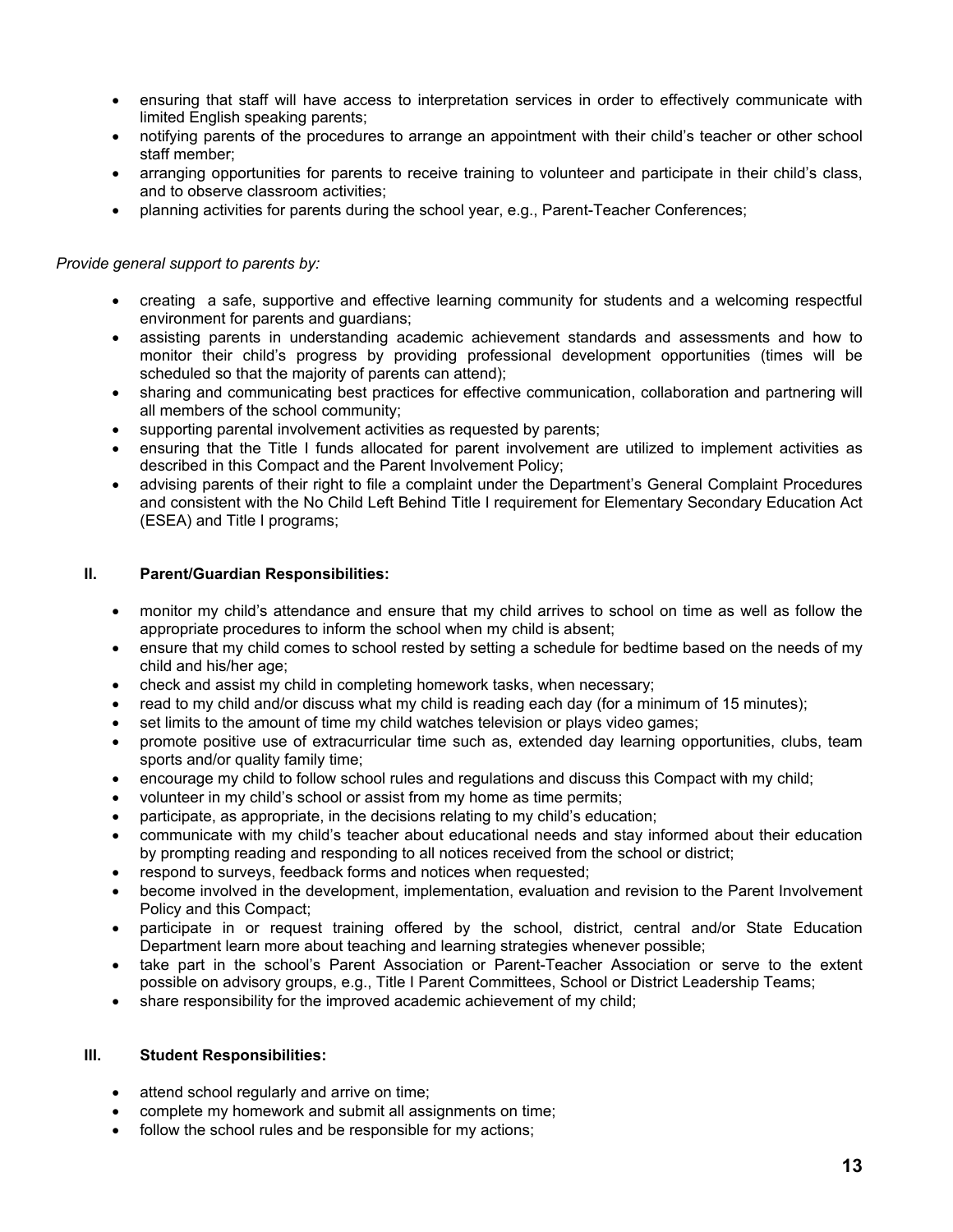- show respect for myself, other people and property;
- try to resolve disagreements or conflicts peacefully;
- always try my best to learn.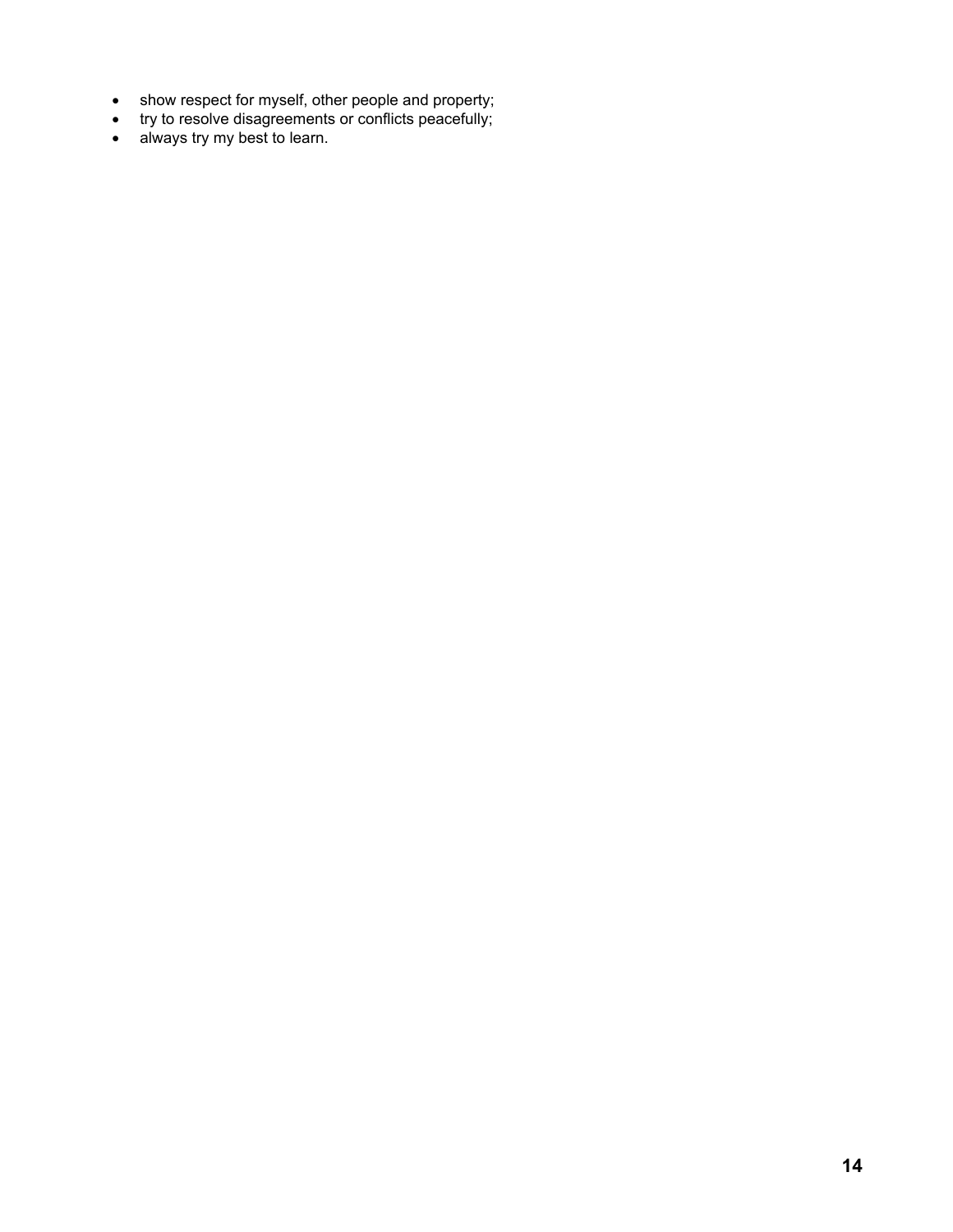### **OFFICE OF ENGLISH LANGUAGE LEARNERS GRADES K-12 LANGUAGE ALLOCATION POLICY SUBMISSION FORM 2012-13**

DIRECTIONS: This submission form assists schools with gathering and organizing the quantitative and qualitative information necessary for a well-conceived school-based language allocation policy (LAP) that describes quality ELL programs. This LAP form, an appendix of the CEP, also incorporates information required for CR Part 154 funding so that a separate submission is no longer required. Agendas and minutes of LAP meetings should be kept readily available on file in the school. Also, when preparing your school's submission, provide extended responses in the green spaces. Spell-check has been disabled in this file, so consider typing responses to these questions in a separate file before copying them into the submission form. For additional information, hold your cursor over the  $\mathcal{D}$ .

## **Part I: School ELL Profile**

#### **A. School Information**

<span id="page-14-0"></span>

| Cluster Leader/Network Leader<br>Despina Zaharakis/Joseph Zaza | District $02$ | <b>Borough Manhattan</b> | School Number 475 |
|----------------------------------------------------------------|---------------|--------------------------|-------------------|
| School Name Stuyvesant High School                             |               |                          |                   |

#### **B. Language Allocation Policy Team Composition**

| Principal Jie Zhang                       | <b>Assistant Principal Edward Wong</b> |
|-------------------------------------------|----------------------------------------|
| Coach $N/A$                               | Coach $N/A$                            |
| <b>ESL Teacher Michael Waxman</b>         | Guidance Counselor John Mui            |
| Teacher/Subject Area Sophia Liang/English | Parent N/A                             |
| Teacher/Subject Area $N/A$                | Parent Coordinator Harvey Blumm        |
| Related Service Provider $N/A$            | Other $N/A$                            |
| Network Leader JOSeph Zaza                | Other $N/A$                            |

#### **C. Teacher Qualifications**

Please provide a report of all staff members' certifications referred to in this section. Press TAB after each number entered to calculate sums and percentages.

<span id="page-14-1"></span>

| Number of certified<br><b>ESL</b> teachers                                         | Number of certified<br>bilingual teachers                                                                                                    | Number of certified<br>NLA/foreign language teachers                    |  |
|------------------------------------------------------------------------------------|----------------------------------------------------------------------------------------------------------------------------------------------|-------------------------------------------------------------------------|--|
| Number of content area teachers<br>with bilingual extensions                       | Number of special education<br>teachers with bilingual extensions                                                                            | of ELLs<br>Number of teachers<br>without<br>ESL/bilingual certification |  |
| Number of teachers who hold both<br>a bilingual extension and ESL<br>certification | Number of teachers currently teaching<br>a self-contained ESL class who hold<br>both a common branch license and<br><b>ESL</b> certification |                                                                         |  |

#### **D. School Demographics**

| <b>CONTINUES</b><br>Fotal number of students in school<br>2000 | Total.<br>Number of ELLS | -- | ELLs as share of total student<br>population $(\%)$ | $\Omega$ |
|----------------------------------------------------------------|--------------------------|----|-----------------------------------------------------|----------|
|----------------------------------------------------------------|--------------------------|----|-----------------------------------------------------|----------|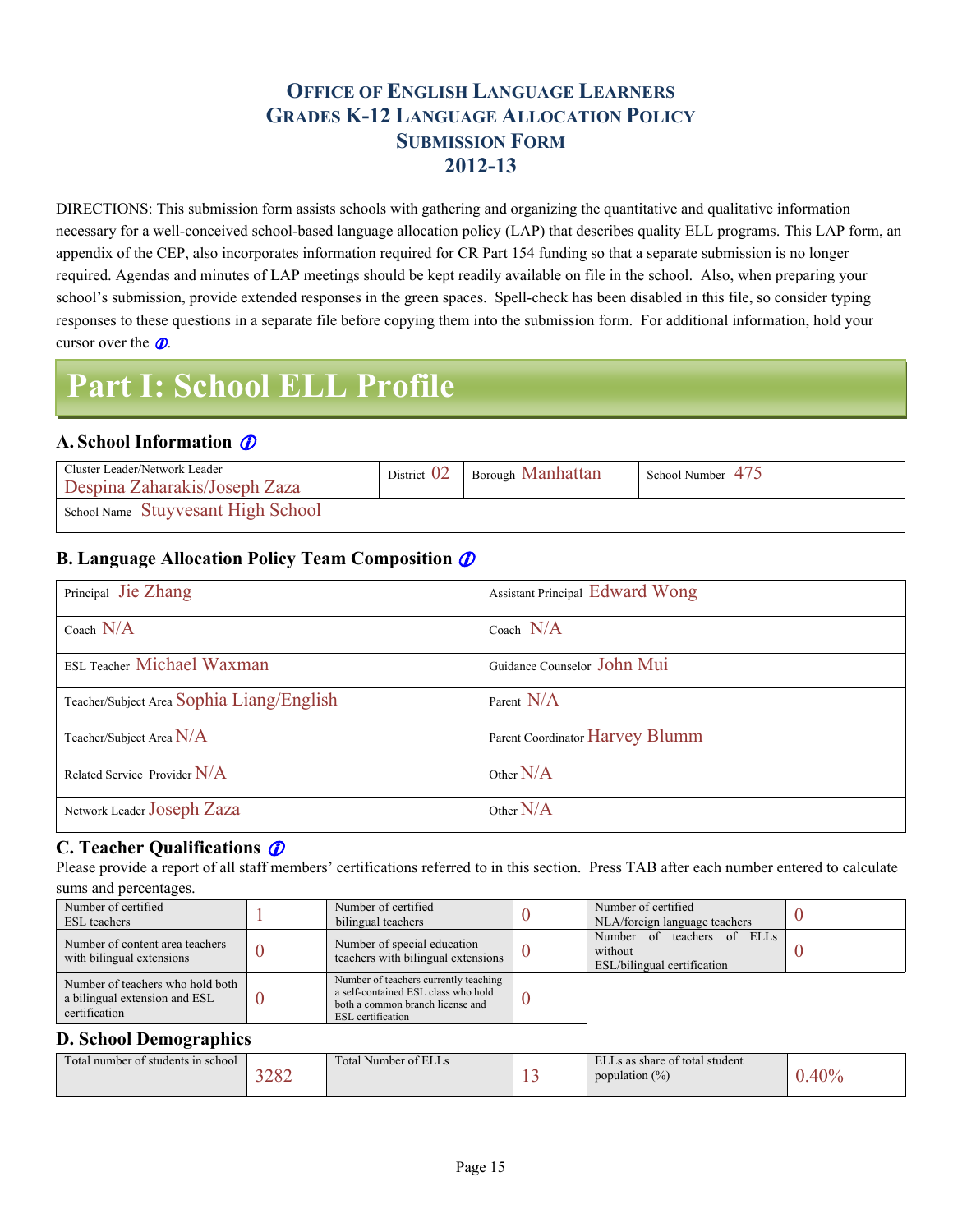## **Part II: ELL Identification Process**

Describe how you identify English Language Learners (ELLs) in your school. Answer the following:

- 1. Describe the steps followed for the initial identification of those students who may possibly be ELLs. These steps must include administering the Home Language Identification Survey (HLIS) which includes the informal oral interview in English and in the native language, and the formal initial assessment. Identify the person(s) responsible, including their qualifications, for conducting the initial screening, administering the HLIS, the LAB-R (if necessary), and the formal initial assessment. Also describe the steps taken to annually evaluate ELLs using the New York State English as a Second Language Achievement Test (NYSESLAT).
- 2. What structures are in place at your school to ensure that parents understand all three program choices (Transitional Bilingual, Dual Language, Freestanding ESL)? Please describe the process, outreach plan, and timelines.
- 3. Describe how your school ensures that entitlement letters are distributed and Parent Survey and Program Selection forms are returned? (If a form is not returned, the default program for ELLs is Transitional Bilingual Education as per CR Part 154 [\[see](http://schools.nyc.gov/Academics/ELL/KeyDocuments/Language+Allocation+Policy.htm) [tool](http://schools.nyc.gov/Academics/ELL/KeyDocuments/Language+Allocation+Policy.htm) [kit\]](http://schools.nyc.gov/Academics/ELL/KeyDocuments/Language+Allocation+Policy.htm).)
- 4. Describe the criteria used and the procedures followed to place identified ELL students in bilingual or ESL instructional programs; description must also include any consultation/communication activities with parents in their native language.
- 5. After reviewing the Parent Survey and Program Selection forms for the past few years, what is the trend in program choices that parents have requested? (Please provide numbers.)
- 6. Are the program models offered at your school aligned with parent requests? If no, why not? How will you build alignment between parent choice and program offerings? Describe specific steps underway.  $\mathbf{\Omega}$

<span id="page-15-0"></span>1) Stuyvesant High School serves the needs of academically gifted students. New York State Education Law makes a written examination a requirement for admission to the science high schools. Seats are awarded to those students who earn the highest scores on the entrance exam, the Specialized Science High Schools Admissions Test. Students who accept their seat are then sent a package from the Admissions secretary. The package contains forms for biographical data, guidance related issues, transportation, special programs and the Home Language Identification Survey Form (HLIS). All students are then required to complete and return their packet to the Admissions secretary by the end of the May of their eighth grade. The program office and the Admissions secretary then compiles a list of students whose home language is other than English. We then notify students by writing and in person within the first ten days of school year that they will be required to take the LAB-R exam. The LAB-R exam is given afterschool, usually on Friday of the week. Students who cannot take the exam are rescheduled for the following Friday Proctoring and administration is done by Ms. Liang, a member of the ELL team and oversee by Mr. Wong, the Assistant Principal.

b) In September, the program office runs reports from ATS (Biographical Data from NYC DOE) which flags students who are required to take the LAB-R exam. We cross reference this list with the list compiled by our school from the HLIS. Again this data is collected from the HLIS sent back from the student's packet which are sent in English, Chinese and Korean. Families who require translation are refer to Harvey Blumm, our Parent Coordinaor. Mr. Blumm arranges for translators for those who need help in filling out the HLIS. Questions concerning the HLIS are answered by the Admissions Secretary, Carol Carrno. We have in house two translators: Andrew Wong (Community Associate) for Chinese and Kyeong Yeon Kim (Teacher of Korean) for Korean who upon request are available for interviewing. Any discrepancies with home languages is then corrected and entered in ATS. Students who have previously taken the LAB-R and scored below requirement are then assign to take the NYSESLAT in May. Students who are required to take the NYSESLAT exam in May are also interviewed. Usually, these students are already proficient in the English language by the time they are in High School. The speaking and interview section is done by Ms. Liang and Ms. Mazurrco, both English teachers.

c) All eligible students are given the NYSESLAT in the spring semester, as indicated by their eligibility in ATS. Although these students are proficient in the English language, we administer the NYSESLAT exam to comply with NYS regulations.

2) All notifications and memos regarding the LAB-R and NYSESLAT are sent to parents in their home language. Translations of all pertinent notifications and memos are available on the NYC DOE website: http://schools.nyc.gov

3) Letters to parents are mailed and hand delivered to the student involved. The Technology Service secretary is responsible for ensuring that the letter or memo is received and if required returned.

4) Students who failed to score a minimum score on the LAB-R exam will be assigned to the ESL program. We have a licensed ESL instructor and licensed English teacher who will provide after-school ESL instruction. The ESL instructor will determine the amount and length of the instruction in preparation for the NYSESLAT in May.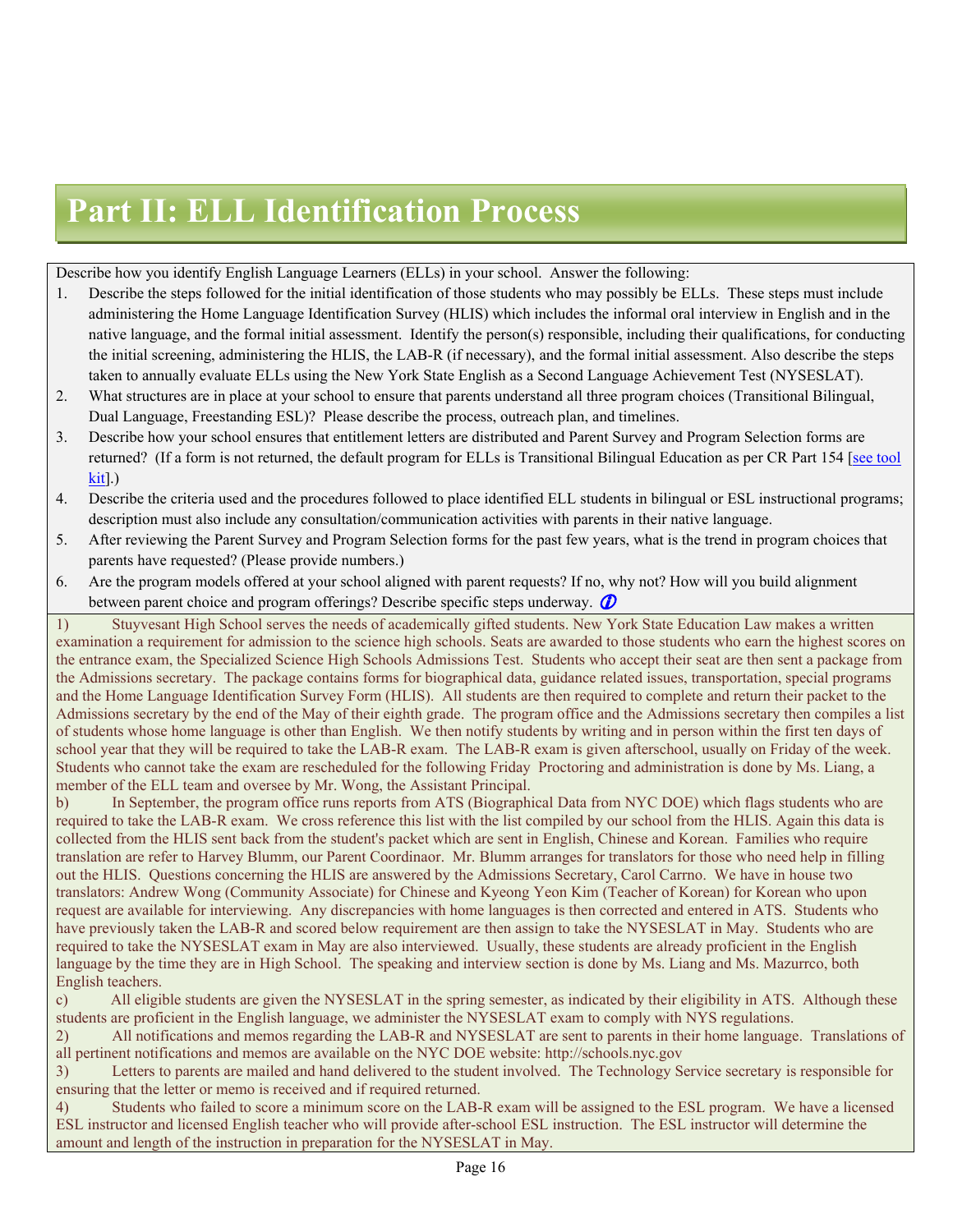5) Since we have never encountered any students who required ESL, we do not have any supporting documentation or numbers to provide.

6) Parental involvement is of paramount concern and requests and suggestions are taken seriously. Individual student instruction should involve not only the teacher but also parents.

# **Part III: ELL Demographics**

#### **A. ELL Programs**

| This school serves the following                       | $K$ 1 2 3 4 5 |
|--------------------------------------------------------|---------------|
| grades (includes ELLs and EPs)<br>Check all that apply |               |

#### **This school offers (check all that apply):**

| Transitional bilingual education program | Yes | No⊠  | If yes, indicate language(s): |
|------------------------------------------|-----|------|-------------------------------|
| Dual language program                    | Yes | No∣X | If yes, indicate language(s): |

Provide the number of classes for each ELL program model at your school. For all-day programs (e.g., Transitional Bilingual Education, Dual Language, and Self-Contained ESL), classes refer to a cohort of students served in a day. For push-in ESL classes, refer to the separate periods in a day in which students are served. Departmentalized schools (e.g., high school) may use the selfcontained row.

| <b>ELL Program Breakdown</b>                                            |          |          |                |              |                |                |          |                |          |                |          |              |          |              |
|-------------------------------------------------------------------------|----------|----------|----------------|--------------|----------------|----------------|----------|----------------|----------|----------------|----------|--------------|----------|--------------|
|                                                                         | $\bf K$  | $\bf 1$  | $\overline{2}$ | $\mathbf{3}$ | $\overline{4}$ | 5 <sup>5</sup> | 6        | 7 <sup>7</sup> | 8        | 9 <sup>°</sup> | 10       | 11           | 12       | To<br>t#     |
| <b>Transitional</b><br><b>Bilingual</b>                                 |          |          |                |              |                |                |          |                |          |                |          |              |          |              |
| Education<br>$(60\%:40\% \rightarrow 50\%:50\% \rightarrow$<br>75%:25%) |          |          |                |              |                |                |          |                |          | $\theta$       | $\theta$ | $\theta$     |          | 0            |
| <b>Dual Language</b><br>$(50\% : 50\%)$                                 |          |          |                |              |                |                |          |                |          | $\theta$       | $\theta$ | $\theta$     |          | 0            |
| <b>Freestanding ESL</b>                                                 |          |          |                |              |                |                |          |                |          |                |          |              |          |              |
| Self-<br>Contained                                                      |          |          |                |              |                |                |          |                |          | $\overline{0}$ | $\theta$ | $\theta$     |          |              |
| Push-In                                                                 |          |          |                |              |                |                |          |                |          | $\theta$       | $\theta$ | $\theta$     | $\Omega$ | $\mathbf{0}$ |
| Total                                                                   | $\bf{0}$ | $\bf{0}$ | $\bf{0}$       | $\bf{0}$     | $\mathbf{0}$   | $\bf{0}$       | $\bf{0}$ | 0              | $\bf{0}$ | $\bf{0}$       | $\bf{0}$ | $\mathbf{0}$ | 0        | $\bf{0}$     |

#### **B. ELL Years of Service and Programs**

| Number of ELLs by Subgroups |  |                                                        |  |                                  |  |  |  |  |  |
|-----------------------------|--|--------------------------------------------------------|--|----------------------------------|--|--|--|--|--|
| <b>All ELLs</b>             |  | <b>Newcomers (ELLs</b><br>receiving service 0-3 years) |  | <b>Special Education</b>         |  |  |  |  |  |
| <b>SIFE</b>                 |  | <b>ELLs receiving service 4-6</b><br>vears             |  | Long-Term<br>(completed 6 years) |  |  |  |  |  |

Enter the number of ELLs by years of identification and program model in each box. Enter the number of ELLs within a subgroup who are also SIFE or special education.

<span id="page-16-0"></span>

|            |     | <b>ELLs by Subgroups</b>             |                      |     |                                      |                      |                                       |             |                      |       |  |  |
|------------|-----|--------------------------------------|----------------------|-----|--------------------------------------|----------------------|---------------------------------------|-------------|----------------------|-------|--|--|
|            |     | <b>ELLS</b><br>$(0-3 \text{ years})$ |                      |     | <b>ELLS</b><br>$(4-6 \text{ years})$ |                      | Long-Term ELLs<br>(completed 6 years) |             |                      |       |  |  |
|            | All | <b>SIFE</b>                          | Special<br>Education | All | <b>SIFE</b>                          | Special<br>Education | A11                                   | <b>SIFE</b> | Special<br>Education | Total |  |  |
| <b>TBE</b> |     |                                      |                      |     |                                      |                      |                                       |             |                      |       |  |  |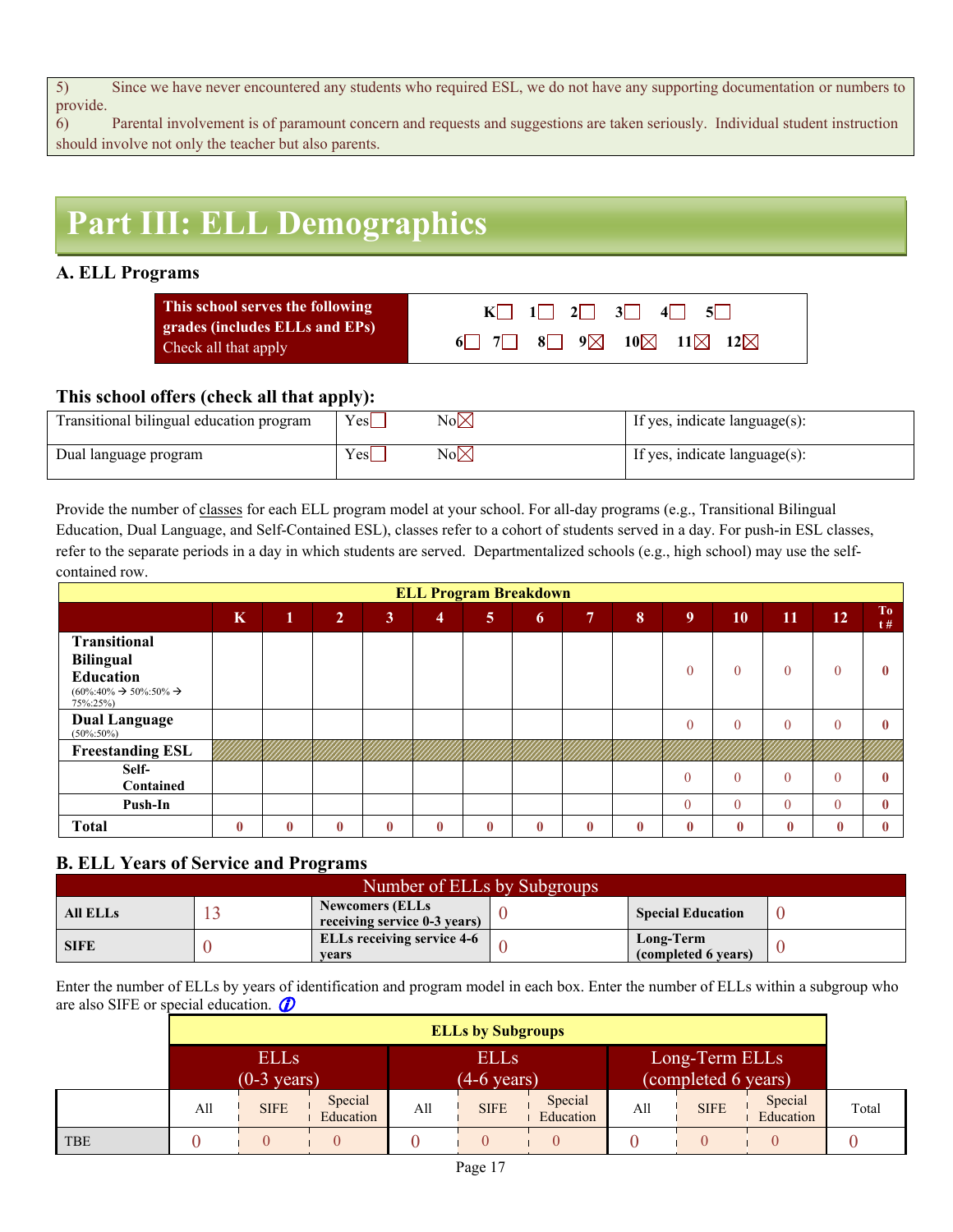|                                                                                |          | <b>ELLs by Subgroups</b>             |                      |     |                                      |                      |     |                                       |                      |       |  |  |
|--------------------------------------------------------------------------------|----------|--------------------------------------|----------------------|-----|--------------------------------------|----------------------|-----|---------------------------------------|----------------------|-------|--|--|
|                                                                                |          | <b>ELLS</b><br>$(0-3 \text{ years})$ |                      |     | <b>ELLs</b><br>$(4-6 \text{ years})$ |                      |     | Long-Term ELLs<br>(completed 6 years) |                      |       |  |  |
|                                                                                | All      | <b>SIFE</b>                          | Special<br>Education | All | <b>SIFE</b>                          | Special<br>Education | All | <b>SIFE</b>                           | Special<br>Education | Total |  |  |
| Dual Language                                                                  | $\theta$ | $\left( \right)$                     | $\theta$             |     |                                      |                      |     |                                       |                      |       |  |  |
| <b>ESL</b>                                                                     | 0        | $\theta$                             | $\Omega$             |     |                                      |                      |     |                                       |                      |       |  |  |
| Total                                                                          | 0        | $\mathbf{0}$<br>$\bf{0}$<br>$\bf{0}$ |                      |     |                                      |                      |     |                                       |                      |       |  |  |
| Number of ELLs in a TBE program who are in alternate placement: $\overline{0}$ |          |                                      |                      |     |                                      |                      |     |                                       |                      |       |  |  |

## **C. Home Language Breakdown and ELL Programs**

|                                                       | <b>Transitional Bilingual Education</b> |                  |                  |                  |                  |                  |                  |                  |          |                  |                  |          |    |                  |
|-------------------------------------------------------|-----------------------------------------|------------------|------------------|------------------|------------------|------------------|------------------|------------------|----------|------------------|------------------|----------|----|------------------|
| <b>Number of ELLs by Grade in Each Language Group</b> |                                         |                  |                  |                  |                  |                  |                  |                  |          |                  |                  |          |    |                  |
|                                                       | K                                       | 1                | $\overline{2}$   | 3                | 4                | 5                | 6                | 7                | 8        | 9                | 10               | 11       | 12 | <b>TOTA</b><br>L |
| Spanish                                               |                                         |                  |                  |                  |                  |                  |                  |                  |          | $\boldsymbol{0}$ |                  |          |    | $\boldsymbol{0}$ |
| Chinese                                               |                                         |                  |                  |                  |                  |                  |                  |                  |          | $\overline{4}$   |                  |          |    | 5                |
| Russian                                               |                                         |                  |                  |                  |                  |                  |                  |                  |          | $\overline{3}$   |                  |          |    | 3                |
| Bengali                                               |                                         |                  |                  |                  |                  |                  |                  |                  |          |                  |                  |          |    | $\bf{0}$         |
| Urdu                                                  |                                         |                  |                  |                  |                  |                  |                  |                  |          |                  |                  |          |    | $\bf{0}$         |
| Arabic                                                |                                         |                  |                  |                  |                  |                  |                  |                  |          |                  |                  |          |    | $\bf{0}$         |
| Haitian                                               |                                         |                  |                  |                  |                  |                  |                  |                  |          |                  |                  |          |    | $\bf{0}$         |
| French                                                |                                         |                  |                  |                  |                  |                  |                  |                  |          |                  |                  |          |    | $\bf{0}$         |
| Korean                                                |                                         |                  |                  |                  |                  |                  |                  |                  |          |                  |                  |          |    | $\bf{0}$         |
| Punjabi                                               |                                         |                  |                  |                  |                  |                  |                  |                  |          |                  |                  |          |    | $\bf{0}$         |
| Polish                                                |                                         |                  |                  |                  |                  |                  |                  |                  |          |                  |                  |          |    | $\bf{0}$         |
| Albanian                                              |                                         |                  |                  |                  |                  |                  |                  |                  |          |                  |                  |          |    | $\bf{0}$         |
| Yiddish                                               |                                         |                  |                  |                  |                  |                  |                  |                  |          |                  |                  |          |    | $\bf{0}$         |
| Other                                                 |                                         |                  |                  |                  |                  |                  |                  |                  |          | 5                |                  |          |    | 5                |
| <b>TOTAL</b>                                          | $\boldsymbol{0}$                        | $\boldsymbol{0}$ | $\boldsymbol{0}$ | $\boldsymbol{0}$ | $\boldsymbol{0}$ | $\boldsymbol{0}$ | $\boldsymbol{0}$ | $\boldsymbol{0}$ | $\bf{0}$ | 12               | $\boldsymbol{0}$ | $\bf{0}$ |    | 13               |

|              | <b>Dual Language (ELLs/EPs)</b><br>$K-8$                                              |              |              |              |              |                                                       |                         |              |              |          |              |              |              |          |                                 |              |              |              |              |              |
|--------------|---------------------------------------------------------------------------------------|--------------|--------------|--------------|--------------|-------------------------------------------------------|-------------------------|--------------|--------------|----------|--------------|--------------|--------------|----------|---------------------------------|--------------|--------------|--------------|--------------|--------------|
|              |                                                                                       |              |              |              |              | <b>Number of ELLs by Grade in Each Language Group</b> |                         |              |              |          |              |              |              |          |                                 |              |              |              |              |              |
|              | <b>TOTAL</b><br>8<br>K<br>7<br>3<br>$\mathbf{2}$<br>5<br>$\overline{\mathbf{4}}$<br>6 |              |              |              |              |                                                       |                         |              |              |          |              |              |              |          |                                 |              |              |              |              |              |
|              | EL<br>L                                                                               | $\rm EP$     | EL<br>L      | $\rm EP$     | EL<br>L      | $\rm EP$                                              | EL<br>$\mathbf{r}$<br>┺ | $\rm EP$     | EL<br>L      | $\rm EP$ | EL<br>L      | $\rm EP$     | EL<br>L      | $\rm EP$ | $\mathop{\rm EL}\nolimits$<br>┺ | EP           | EL<br>┺      | EP           | EL<br>┶      | EP           |
| Spanish      |                                                                                       |              |              |              |              |                                                       |                         |              |              |          |              |              |              |          |                                 |              |              |              | $\bf{0}$     | $\mathbf{0}$ |
| Chinese      |                                                                                       |              |              |              |              |                                                       |                         |              |              |          |              |              |              |          |                                 |              |              |              | $\bf{0}$     | $\bf{0}$     |
| Russian      |                                                                                       |              |              |              |              |                                                       |                         |              |              |          |              |              |              |          |                                 |              |              |              | $\mathbf{0}$ | $\mathbf{0}$ |
| Korean       |                                                                                       |              |              |              |              |                                                       |                         |              |              |          |              |              |              |          |                                 |              |              |              | $\bf{0}$     | $\mathbf{0}$ |
| Haitian      |                                                                                       |              |              |              |              |                                                       |                         |              |              |          |              |              |              |          |                                 |              |              |              | $\mathbf{0}$ | $\mathbf{0}$ |
| French       |                                                                                       |              |              |              |              |                                                       |                         |              |              |          |              |              |              |          |                                 |              |              |              | $\bf{0}$     | $\bf{0}$     |
| Other        |                                                                                       |              |              |              |              |                                                       |                         |              |              |          |              |              |              |          |                                 |              |              |              | $\mathbf{0}$ | $\mathbf{0}$ |
| <b>TOTAL</b> | $\mathbf{0}$                                                                          | $\mathbf{0}$ | $\mathbf{0}$ | $\mathbf{0}$ | $\mathbf{0}$ | $\bf{0}$                                              | $\mathbf{0}$            | $\mathbf{0}$ | $\mathbf{0}$ | $\bf{0}$ | $\mathbf{0}$ | $\mathbf{0}$ | $\mathbf{0}$ | $\bf{0}$ | $\mathbf{0}$                    | $\mathbf{0}$ | $\mathbf{0}$ | $\mathbf{0}$ | $\mathbf{0}$ |              |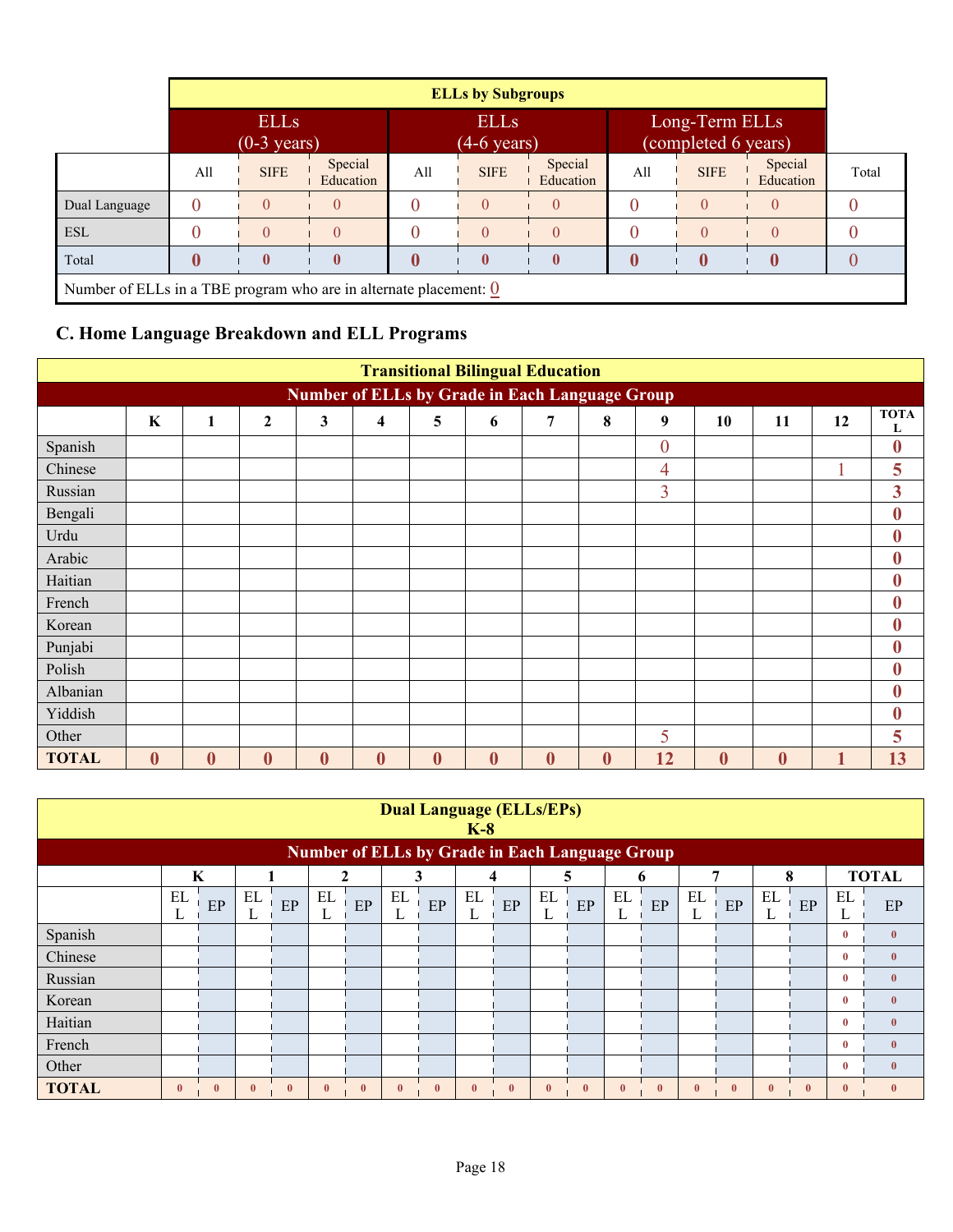| <b>Dual Language (ELLs/EPs)</b><br>$9-12$ |                                                       |              |              |              |              |              |              |              |              |              |  |  |
|-------------------------------------------|-------------------------------------------------------|--------------|--------------|--------------|--------------|--------------|--------------|--------------|--------------|--------------|--|--|
|                                           | <b>Number of ELLs by Grade in Each Language Group</b> |              |              |              |              |              |              |              |              |              |  |  |
|                                           | <b>TOTAL</b><br>9<br>10<br>11<br>12                   |              |              |              |              |              |              |              |              |              |  |  |
|                                           | ELL                                                   | EP           | <b>ELL</b>   | EP           | ELL          | EP           | <b>ELL</b>   | EP           | ELL          | EP           |  |  |
| Spanish                                   |                                                       |              |              |              |              |              |              |              | $\bf{0}$     | $\mathbf{0}$ |  |  |
| Chinese                                   |                                                       |              |              |              |              |              |              |              | $\bf{0}$     | $\mathbf{0}$ |  |  |
| Russian                                   |                                                       |              |              |              |              |              |              |              | $\bf{0}$     | $\mathbf{0}$ |  |  |
| Korean                                    |                                                       |              |              |              |              |              |              |              | $\bf{0}$     | $\mathbf{0}$ |  |  |
| Haitian                                   |                                                       |              |              |              |              |              |              |              | $\bf{0}$     | $\mathbf{0}$ |  |  |
| French                                    |                                                       |              |              |              |              |              |              |              | $\bf{0}$     | $\mathbf{0}$ |  |  |
| Other                                     |                                                       |              |              |              |              |              |              |              | $\mathbf{0}$ | $\mathbf{0}$ |  |  |
| <b>TOTAL</b>                              | $\mathbf{0}$                                          | $\mathbf{0}$ | $\mathbf{0}$ | $\mathbf{0}$ | $\mathbf{0}$ | $\mathbf{0}$ | $\mathbf{0}$ | $\mathbf{0}$ | $\mathbf{0}$ | $\mathbf{0}$ |  |  |

| <b>This Section for Dual Language Programs Only</b> |                                                                   |                                    |
|-----------------------------------------------------|-------------------------------------------------------------------|------------------------------------|
|                                                     | Number of Bilingual students (students fluent in both languages): | Number of third language speakers: |
|                                                     |                                                                   |                                    |
| Ethnic breakdown of EPs (Number):                   |                                                                   |                                    |
| African-American:                                   | Asian:                                                            | Hispanic/Latino:                   |
| Native American:                                    | White (Non-Hispanic/Latino):                                      | Other:                             |

|              | <b>Freestanding English as a Second Language</b>      |          |                  |              |                         |          |          |              |          |          |                  |                  |          |                  |
|--------------|-------------------------------------------------------|----------|------------------|--------------|-------------------------|----------|----------|--------------|----------|----------|------------------|------------------|----------|------------------|
|              | <b>Number of ELLs by Grade in Each Language Group</b> |          |                  |              |                         |          |          |              |          |          |                  |                  |          |                  |
|              | $\mathbf K$                                           | 1        | $\boldsymbol{2}$ | $\mathbf{3}$ | $\overline{\mathbf{4}}$ | 5        | 6        | 7            | 8        | 9        | 10               | 11               | 12       | <b>TOTA</b><br>L |
| Spanish      |                                                       |          |                  |              |                         |          |          |              |          |          |                  |                  |          | $\bf{0}$         |
| Chinese      |                                                       |          |                  |              |                         |          |          |              |          |          |                  |                  |          | $\boldsymbol{0}$ |
| Russian      |                                                       |          |                  |              |                         |          |          |              |          |          |                  |                  |          | $\boldsymbol{0}$ |
| Bengali      |                                                       |          |                  |              |                         |          |          |              |          |          |                  |                  |          | $\boldsymbol{0}$ |
| Urdu         |                                                       |          |                  |              |                         |          |          |              |          |          |                  |                  |          | $\bf{0}$         |
| Arabic       |                                                       |          |                  |              |                         |          |          |              |          |          |                  |                  |          | $\boldsymbol{0}$ |
| Haitian      |                                                       |          |                  |              |                         |          |          |              |          |          |                  |                  |          | $\bf{0}$         |
| French       |                                                       |          |                  |              |                         |          |          |              |          |          |                  |                  |          | $\bf{0}$         |
| Korean       |                                                       |          |                  |              |                         |          |          |              |          |          |                  |                  |          | $\bf{0}$         |
| Punjabi      |                                                       |          |                  |              |                         |          |          |              |          |          |                  |                  |          | $\bf{0}$         |
| Polish       |                                                       |          |                  |              |                         |          |          |              |          |          |                  |                  |          | $\bf{0}$         |
| Albanian     |                                                       |          |                  |              |                         |          |          |              |          |          |                  |                  |          | $\boldsymbol{0}$ |
| Other        |                                                       |          |                  |              |                         |          |          |              |          |          |                  |                  |          | $\mathbf{0}$     |
| <b>TOTAL</b> | $\bf{0}$                                              | $\bf{0}$ | $\boldsymbol{0}$ | $\bf{0}$     | $\boldsymbol{0}$        | $\bf{0}$ | $\bf{0}$ | $\mathbf{0}$ | $\bf{0}$ | $\bf{0}$ | $\boldsymbol{0}$ | $\boldsymbol{0}$ | $\bf{0}$ | $\bf{0}$         |

# **Part IV: ELL Programming**

**A. Programming and Scheduling Information**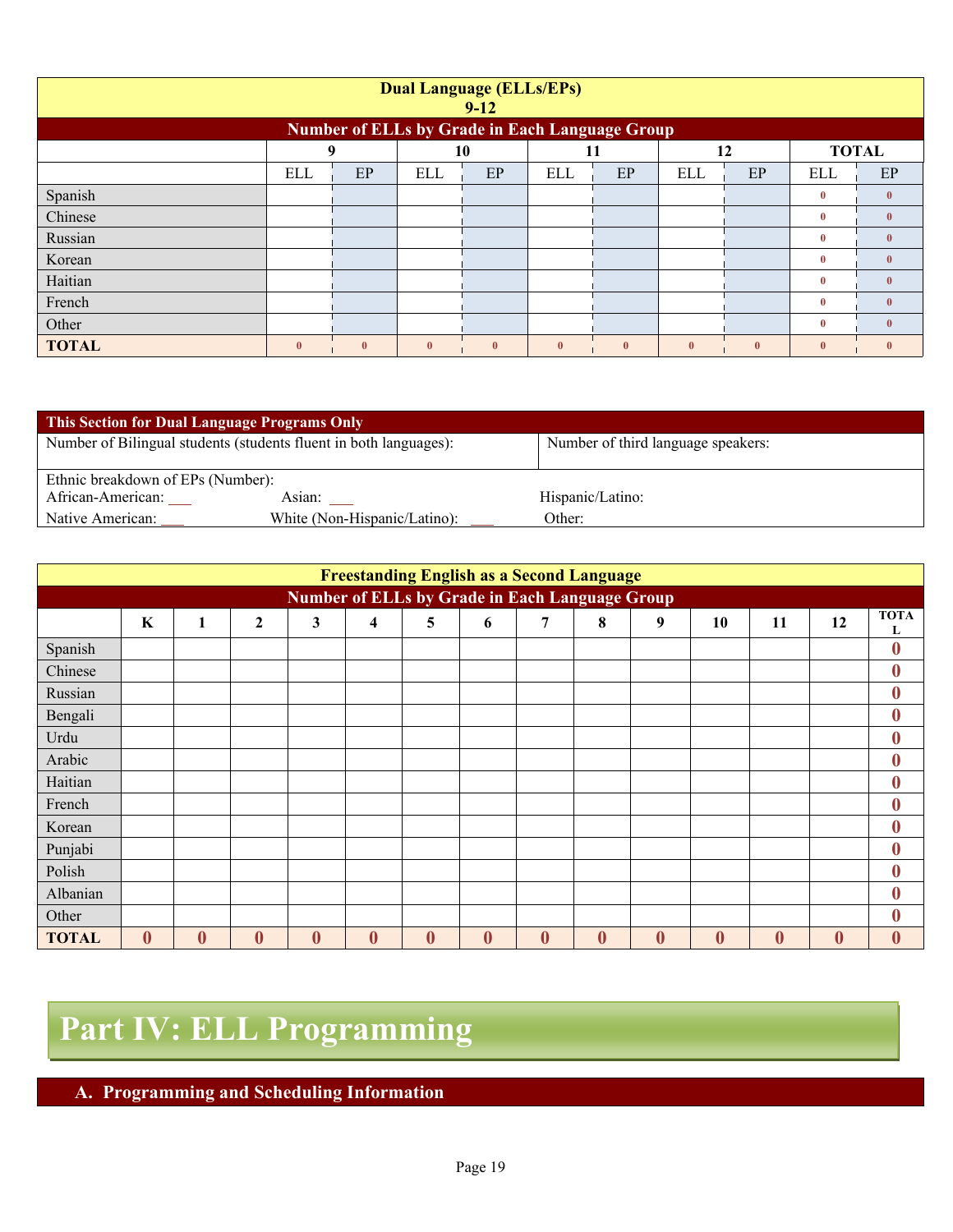#### **A. Programming and Scheduling Information**

- 1. How is instruction delivered?
	- a. What are the organizational models (e.g., Departmentalized, Push-In [Co-Teaching], Pull-Out, Collaborative, Self-Contained)?
	- b. What are the program models (e.g., Block [Class travels together as a group]; Ungraded [all students regardless of grade are in one class]; Heterogeneous [mixed proficiency levels]; Homogeneous [proficiency level is the same in one class])?
- 2. How does the organization of your staff ensure that the mandated number of instructional minutes is provided according to proficiency levels in each program model (TBE, Dual Language, ESL)?
	- a. How are explicit ESL, ELA, and NLA instructional minutes delivered in each program model as per CR Part 154 (see table below)?
- 3. Describe how the content areas are delivered in each program model. Please specify language, and the instructional approaches and methods used to make content comprehensible to enrich language development.
- 4. How do you ensure that ELLs are appropriately evaluated in their native languages?
- 5. How do you differentiate instruction for ELL subgroups?
	- a. Describe your instructional plan for SIFE.
	- b. Describe your plan for ELLs in US schools less than three years (newcomers). Additionally, because NCLB now requires ELA testing for ELLs after one year, specify your instructional plan for these ELLs.
	- c. Describe your plan for ELLs receiving service 4 to 6 years.
	- d. Describe your plan for long-term ELLs (completed 6 years).
- 6. What instructional strategies and grade-level materials do teachers of ELL-SWDs use that both provide access to academic content areas and accelerate English language development?
- 7. How does your school use curricular, instructional, and scheduling flexibility to meet the diverse needs of ELL-SWDs within the least restrictive environment?

1) Instruction is delivered using a collaborative, self contained, ungraded and heterogeneous model. Since our students take an entrance exam for Stuyvesant High School, the majority of our students are proficient in English regardless of whether they passed the LAB-R in their previous attempts. Almost all students are therefore programmed in regular classes taught in English.

2) Students are programmed based on their level of proficiency performance as indicated on the RLAT Report as measured by the NYSESLAT and LAB-R and by interview. Students who are regarded as at the Beginners level have 3 classes daily every week; Intermediate level have 2 classes daily every week; Advanced level have 3 ESL classes every week and 1 ELA class daily every week. All classes take place afterschool.

3) Content areas deliver instruction following the Standards.

Instructional framework that includes explicit instruction, careful modeling, coaching, scaffolding, group discussion, problem solving, cooperative learning groups, flexible grouping, practice opportunities and expectations for independent applications to help students meet and/or exceed New York State and City Standards.

Leveled reading materials, manipulatives, graphic organizers, non-verbal and context clues.

4) Students who are to be evaluated for ELL are tested by a multi-lingual staff which includes members who speak Chinese and Korean. All other languages can be made available upon request.

5) a) Integrated technology to support writing instruction and motivate students to use written language to communicate.

b) Draw on their background experiences and encourage connections between academic concepts and students' own lives. Connect with students' families and culture. Use engaging instruction.

c) Use effective strategies such as project-based learning, thematic instruction, and cooperative grouping to engage learners.

d) Use effective strategies such as project-based learning, thematic instruction, and cooperative grouping to engage learners and use various assessment strategies.

6) After-school tutoring is available to all students under the AIS program.

7) These students can get 2 years of testing accommodations and offer an orientation for the ELL students.

#### **Courses Taught in Languages Other than English**

NOTE: This section refers to classes/subject areas in which the language of instruction is English and another language which all students in the class speak. Do not include:

- classes that are taught in English using books in the native language
- heritage classes

foreign language (LOTE) classes

**Class/Content Area Language(s) of Instruction Class/Content Area Language(s) of**

**Instruction**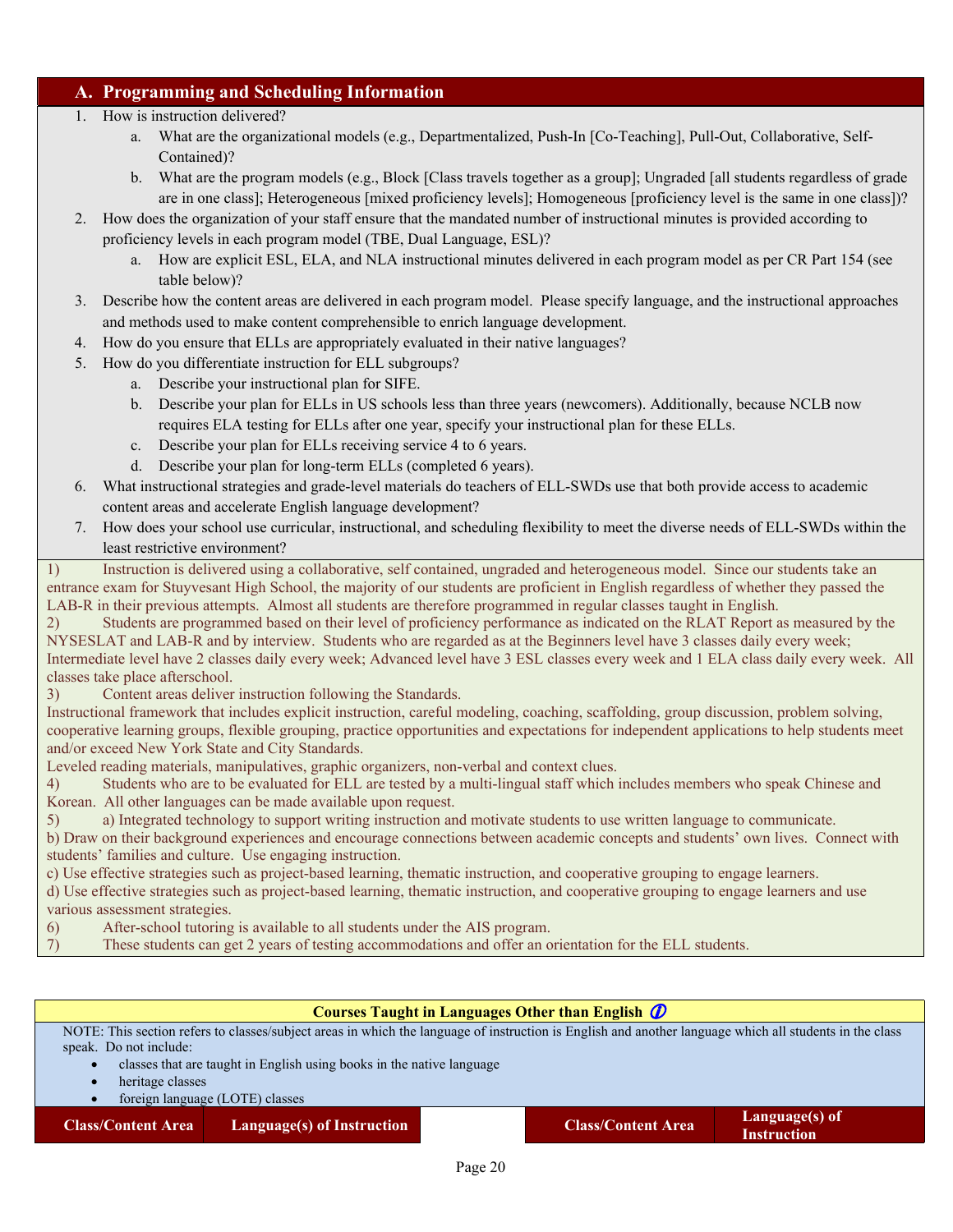| Native Language Arts |  |  |
|----------------------|--|--|
| Social Studies:      |  |  |
| Math:                |  |  |
| Science:             |  |  |
|                      |  |  |
|                      |  |  |
|                      |  |  |
|                      |  |  |

| NYS CR Part 154 Mandated Number of Units of Support for ELLs, Grades K-8 |                         |                         |                         |  |  |  |  |  |  |  |
|--------------------------------------------------------------------------|-------------------------|-------------------------|-------------------------|--|--|--|--|--|--|--|
|                                                                          | <b>Beginning</b>        | <b>Intermediate</b>     | <b>Advanced</b>         |  |  |  |  |  |  |  |
| ESL instruction for all ELLs as required<br>under CR Part 154            | 360 minutes<br>per week | 360 minutes<br>per week | 180 minutes<br>per week |  |  |  |  |  |  |  |
| ELA instruction for all ELLs as required<br>under CR Part 154            |                         |                         | 180 minutes<br>per week |  |  |  |  |  |  |  |
| FOR TBE/DL PROGRAMS:<br>Native Language Arts                             | 60-90 minutes per day   | 45-60 minutes per day   | 45 minutes per day      |  |  |  |  |  |  |  |

| NYS CR Part 154 Mandated Number of Units of Support for ELLs, Grades 9-12 |                         |                         |                         |  |  |  |  |  |  |  |
|---------------------------------------------------------------------------|-------------------------|-------------------------|-------------------------|--|--|--|--|--|--|--|
|                                                                           | <b>Beginning</b>        | <b>Intermediate</b>     | <b>Advanced</b>         |  |  |  |  |  |  |  |
| ESL instruction for all ELLs as required<br>under CR Part 154             | 540 minutes<br>per week | 360 minutes<br>per week | 180 minutes<br>per week |  |  |  |  |  |  |  |
| ELA instruction for all ELLs as required<br>under CR Part 154             |                         |                         | 180 minutes<br>per week |  |  |  |  |  |  |  |
| FOR TBE/DL PROGRAMS:<br>Native Language Arts                              | 45 minutes per day      | 45 minutes per day      | 45 minutes per day      |  |  |  |  |  |  |  |

| <b>Native Language Usage and Supports</b><br>The chart below is a visual representation designed to show the variation of native language usage and supports<br>across the program models. Please note that native language support is never zero. |                                               |  |  |  |  |  |  |  |  |  |
|----------------------------------------------------------------------------------------------------------------------------------------------------------------------------------------------------------------------------------------------------|-----------------------------------------------|--|--|--|--|--|--|--|--|--|
| Native Language Usage/Support                                                                                                                                                                                                                      | <b>Transitional Bilingual Education (TBE)</b> |  |  |  |  |  |  |  |  |  |
| $100\%$                                                                                                                                                                                                                                            |                                               |  |  |  |  |  |  |  |  |  |
| 75%                                                                                                                                                                                                                                                |                                               |  |  |  |  |  |  |  |  |  |
| 50%                                                                                                                                                                                                                                                |                                               |  |  |  |  |  |  |  |  |  |
| 25%                                                                                                                                                                                                                                                |                                               |  |  |  |  |  |  |  |  |  |
|                                                                                                                                                                                                                                                    | Dual Language                                 |  |  |  |  |  |  |  |  |  |
| 100%                                                                                                                                                                                                                                               |                                               |  |  |  |  |  |  |  |  |  |
| 75%                                                                                                                                                                                                                                                |                                               |  |  |  |  |  |  |  |  |  |
| 50%                                                                                                                                                                                                                                                |                                               |  |  |  |  |  |  |  |  |  |
| 25%                                                                                                                                                                                                                                                |                                               |  |  |  |  |  |  |  |  |  |
|                                                                                                                                                                                                                                                    | Freestanding ESL                              |  |  |  |  |  |  |  |  |  |
| 100%                                                                                                                                                                                                                                               |                                               |  |  |  |  |  |  |  |  |  |
| 75%                                                                                                                                                                                                                                                |                                               |  |  |  |  |  |  |  |  |  |
| 50%                                                                                                                                                                                                                                                |                                               |  |  |  |  |  |  |  |  |  |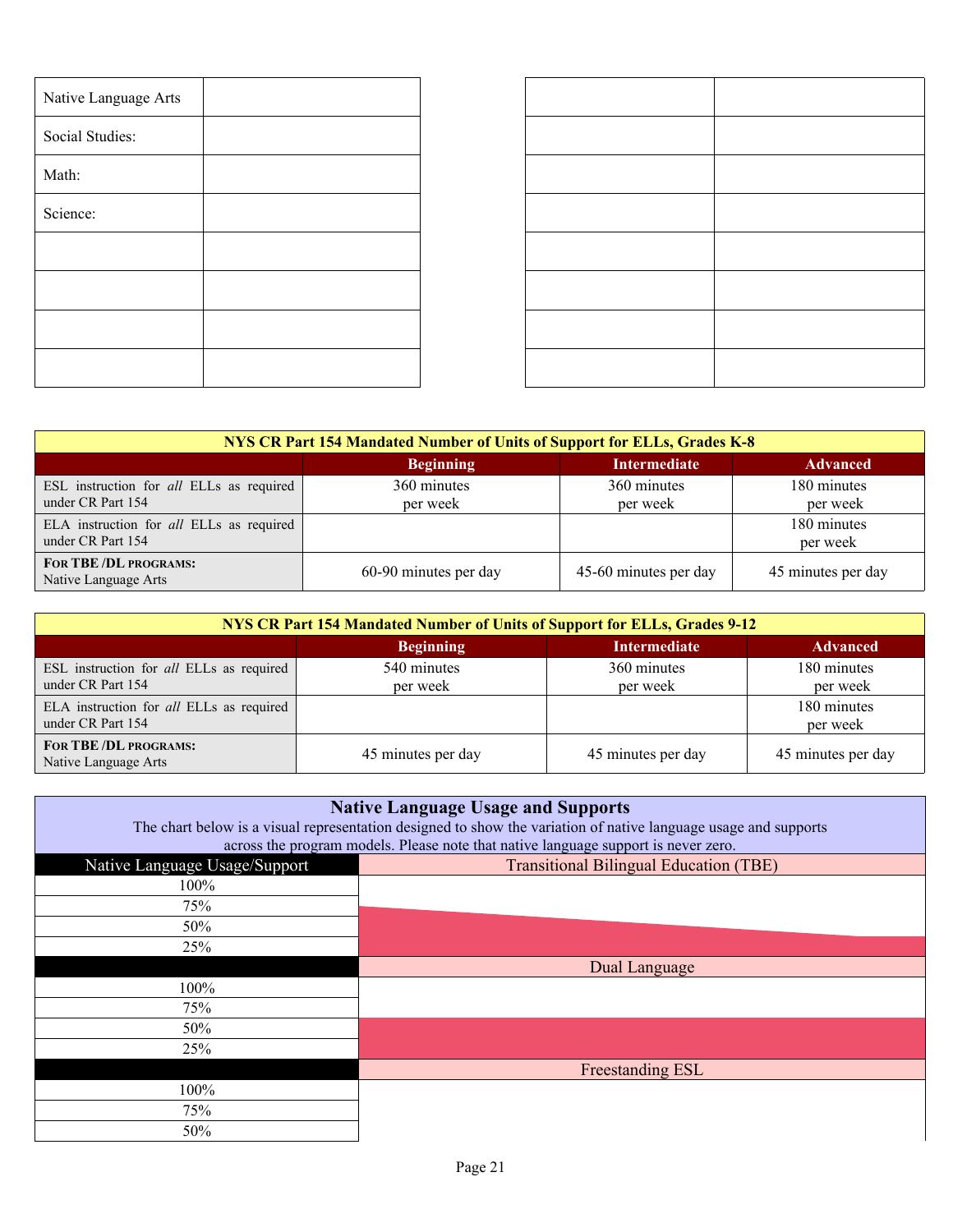| 25%<br>، ب |                  |                     |                 |
|------------|------------------|---------------------|-----------------|
| TIME       | <b>BEGINNERS</b> | <b>INTERMEDIATE</b> | <b>ADVANCED</b> |
|            |                  |                     |                 |

TBE and dual language programs have both native language arts and subject areas taught in the native language; ESL has native language supports.

#### **B. Programming and Scheduling Information--Continued**

- 8. Describe your targeted intervention programs for ELLs in ELA, math, and other content areas (specify ELL subgroups targeted). Please list the range of intervention services offered in your school for the above areas as well as the language(s) in which they are offered.
- 9. Describe your plan for continuing transitional support (2 years) for ELLs reaching proficiency on the NYSESLAT.
- 10. What new programs or improvements will be considered for the upcoming school year?
- 11. What programs/services for ELLs will be discontinued and why?
- 12. How are ELLs afforded equal access to all school programs? Describe after school and supplemental services offered to ELLs in your building.
- 13. What instructional materials, including technology, are used to support ELLs (include content area as well as language materials; list ELL subgroups if necessary)?
- 14. How is native language support delivered in each program model? (TBE, Dual Language, and ESL)
- 15. Do required services support, and resources correspond to ELLs' ages and grade levels?
- 16. Include a description of activities in your school to assist newly enrolled ELL students before the beginning of the school year.
- 17. What language electives are offered to ELLs?

8. Due to the limited number of ELLs, specific interventions are not targeted at them. These students receive the same targeted intervention strategies that are offered to non-ELL students. These services include afterschool tutoring as well as Advanced Placement review classes in April and May. All services are provided in English. The parent coordinator is in regular contact with parents and Mr. Wong works with content-area teachers to address the specific needs of ELLs.

9) We offer afterschool AIS services to all students and a writing center is available in the library to help students improve their writing.

- 10) There are currently no new programs or services for the upcoming school year.
- 11) There are currently no plans to discontinue programs or services for ELLs.
- 12) After-school tutoring is available to all students under the AIS program.
- 13) Use of SMART technology, differentiated textbooks, visuals and use of text materials in an audio form.
- 14) If necessary, translators are available on demand.
- 15) All services and resources correspond to ELLs' ages and grade levels.
- 16) These students can get 2 years of testing accommodations and offer an orientation for the ELL students.

17) All students, including ELLs, must take a three year sequence of a world language. Students have a choice of French, German, Japanese, Latin, Mandarin, Spanish or Italian. Stuyvesant High School offers a wide selection of world languages and has a first class World Language Department. All students are encouraged to take a fourth year of a language sequence, which generally is the Advanced Placement course.

#### **C. Schools with Dual Language Programs**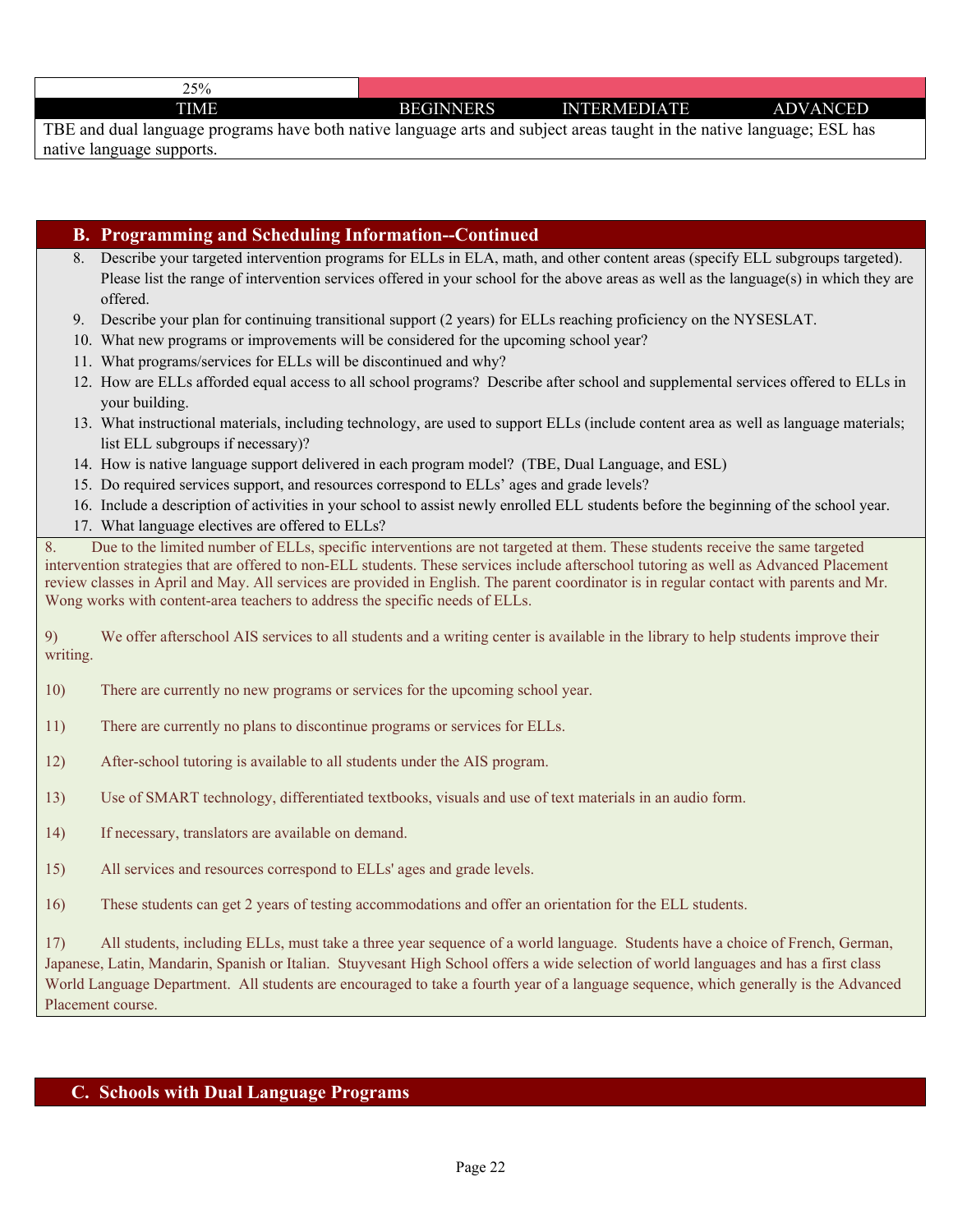- 1. How much time (%) is the target language used for EPs and ELLs in each grade?
- 2. How much of the instructional day are EPs and ELLs integrated? What content areas are taught separately?
- 3. How is language separated for instruction (time, subject, teacher, theme)?
- 4. What Dual Language model is used (side-by-side, self-contained, other)?
- 5. Is emergent literacy taught in child's native language first (sequential), or are both languages taught at the same time (simultaneous)?

Not applicable

#### **D. Professional Development and Support for School Staff**

1. Describe the professional development plan for all ELL personnel at the school. (Please include all teachers of ELLs.)

2. What support do you provide staff to assist ELLs as they transition from elementary to middle and/or middle to high school? 3. Describe the minimum 7.5 hours of ELL training for all staff (including non-ELL teachers) as per Jose P.

1. Although we have not in the past had the need to offer ELL classes, we do have Mr. Michael Waxman who is an ESL teacher as well as a Social Studies teacher available. If necessary, we will provide Mr. Waxman with PD and take advantage of resources that a neighboring school, Dual Language High School (at the former Seward Park High School) has to offer.

2. We will reach out to Dual Langauge High School for support.

3. All ELL staff are encouraged to attend CFN PDs as needed.

#### **E. Parental Involvement**

- 1. Describe parent involvement in your school, including parents of ELLs.
- 2. Does the school partner with other agencies or Community Based Organizations to provide workshops or services to ELL parents?
- 3. How do you evaluate the needs of the parents?
- 4. How do your parental involvement activities address the needs of the parents?

1. If Stuyvesant offers an ELL program, our Parent Coordinator Harvey Blumm and our Community Associate Andrew Wong will work directly with parents to offer support and information.

2. Not applicable

3. This will be the responsibility of the Assistant Principal Edward Wong and the Parent Coordinator Harvey Blumm. Most likely individualize contact with parents on a weekly basis.

4. Parental involvement in paramount to the success of students in ESL. Formal and informal contacts and/or surveys will give us a better direction to serve our parental needs.

## **Part V: Assessment Analysis**

#### **A. Assessment Breakdown**

Enter the number of ELLs for each test, category, and modality.

| <b>OVERALL NYSESLAT* PROFICIENCY RESULTS (*LAB-R FOR NEW ADMITS)</b> |             |  |  |  |                      |  |  |  |  |  |    |            |           |             |
|----------------------------------------------------------------------|-------------|--|--|--|----------------------|--|--|--|--|--|----|------------|-----------|-------------|
|                                                                      | $\mathbf K$ |  |  |  | $-1$ 2 3 4 5 6 7 8 9 |  |  |  |  |  | 10 | <b>AIT</b> | <b>12</b> | <b>TOTA</b> |
| Beginner(B)                                                          |             |  |  |  |                      |  |  |  |  |  |    |            |           |             |
| Intermediate(I)                                                      |             |  |  |  |                      |  |  |  |  |  |    |            |           |             |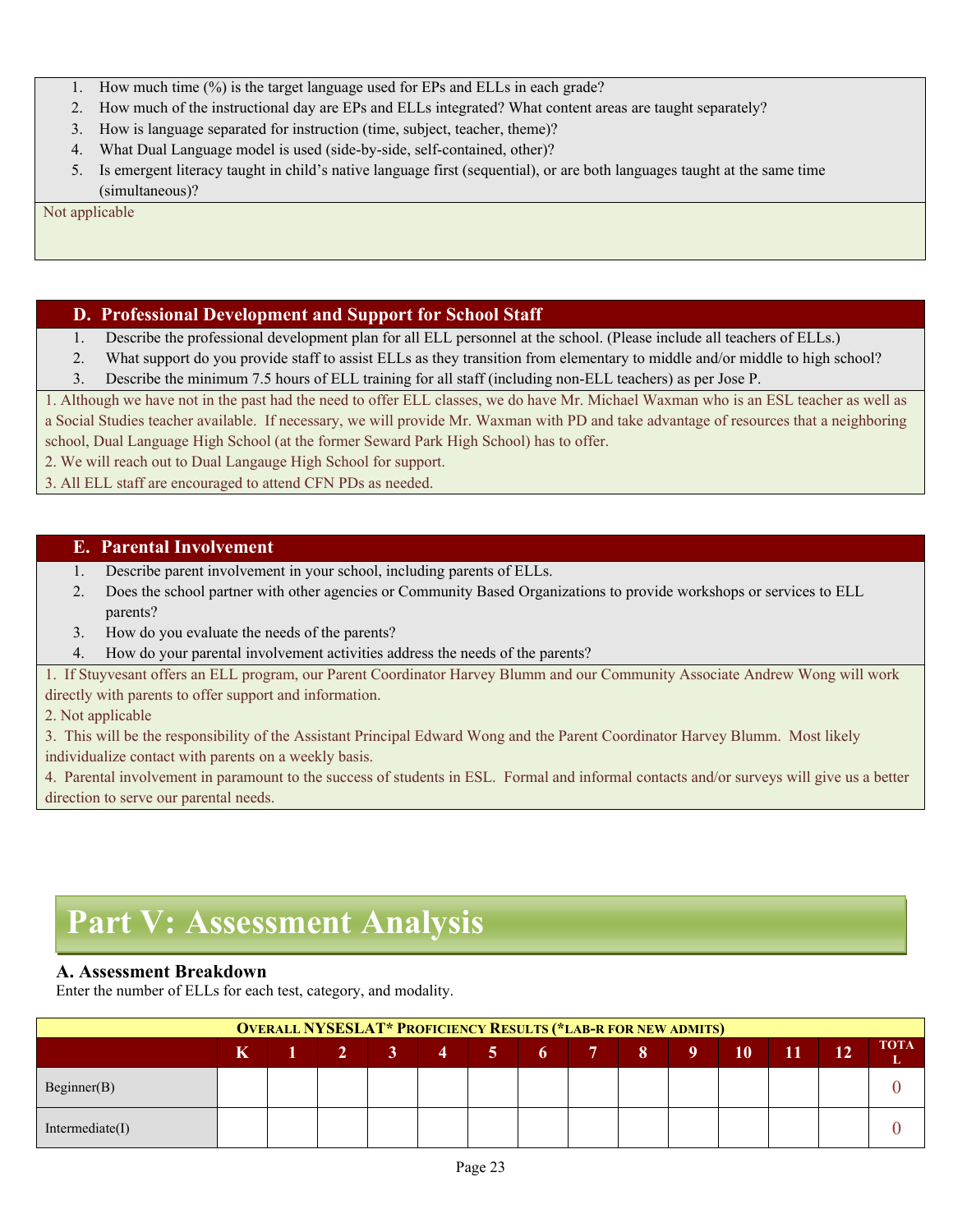| <b>OVERALL NYSESLAT* PROFICIENCY RESULTS (*LAB-R FOR NEW ADMITS)</b> |   |  |                |                |                |                |   |  |    |   |    |    |    |                  |
|----------------------------------------------------------------------|---|--|----------------|----------------|----------------|----------------|---|--|----|---|----|----|----|------------------|
|                                                                      | K |  | 2 <sup>1</sup> | 3 <sup>1</sup> | $\overline{4}$ | <b>57</b>      | 6 |  | 8. | 9 | 10 | 11 | 12 | <b>TOTA</b><br>L |
| Advanced $(A)$                                                       |   |  |                |                |                |                |   |  |    |   |    |    |    |                  |
| Total                                                                |   |  |                |                |                | $\overline{0}$ |   |  |    |   |    |    |    |                  |

|                              | <b>NYSESLAT Modality Analysis</b> |             |              |                |                |                |                |                |                |                |   |    |    |                 |
|------------------------------|-----------------------------------|-------------|--------------|----------------|----------------|----------------|----------------|----------------|----------------|----------------|---|----|----|-----------------|
| <b>Modality</b><br>Aggregate | Proficiency<br>Level              | $\mathbf K$ | $\mathbf{1}$ | 2 <sup>1</sup> | 3 <sup>1</sup> | $\overline{4}$ | 5 <sup>1</sup> | 6 <sup>1</sup> | 7 <sup>7</sup> | 8 <sup>°</sup> | 9 | 10 | 11 | 12 <sup>7</sup> |
|                              | B                                 |             |              |                |                |                |                |                |                |                |   |    |    |                 |
| <b>LISTENING</b>             |                                   |             |              |                |                |                |                |                |                |                |   |    |    |                 |
| /SPEAKIN<br>G                | A                                 |             |              |                |                |                |                |                |                |                |   |    |    |                 |
|                              | P                                 |             |              |                |                |                |                |                |                |                |   |    |    |                 |
|                              | B                                 |             |              |                |                |                |                |                |                |                |   |    |    |                 |
| READING/<br>WRITING          |                                   |             |              |                |                |                |                |                |                |                |   |    |    |                 |
|                              | A                                 |             |              |                |                |                |                |                |                |                |   |    |    |                 |
|                              | D                                 |             |              |                |                |                |                |                |                |                |   |    |    |                 |

| <b>NYS ELA</b>         |         |         |         |         |              |  |  |  |  |  |  |
|------------------------|---------|---------|---------|---------|--------------|--|--|--|--|--|--|
| Grade                  | Level 1 | Level 2 | Level 3 | Level 4 | <b>Total</b> |  |  |  |  |  |  |
|                        |         |         |         |         |              |  |  |  |  |  |  |
|                        |         |         |         |         |              |  |  |  |  |  |  |
|                        |         |         |         |         |              |  |  |  |  |  |  |
| O                      |         |         |         |         |              |  |  |  |  |  |  |
|                        |         |         |         |         |              |  |  |  |  |  |  |
|                        |         |         |         |         |              |  |  |  |  |  |  |
| NYSAA Bilingual Spe Ed |         |         |         |         |              |  |  |  |  |  |  |

|                           | <b>NYS Math</b> |          |         |          |         |         |         |              |  |  |  |  |  |  |
|---------------------------|-----------------|----------|---------|----------|---------|---------|---------|--------------|--|--|--|--|--|--|
|                           |                 | Level 1  |         | Level 2  |         | Level 3 | Level 4 | <b>Total</b> |  |  |  |  |  |  |
| Grade                     | English         | $\rm NL$ | English | $\rm NL$ | English | NL      | English | NL           |  |  |  |  |  |  |
| 3                         |                 |          |         |          |         |         |         |              |  |  |  |  |  |  |
| 4                         |                 |          |         |          |         |         |         |              |  |  |  |  |  |  |
| ς                         |                 |          |         |          |         |         |         |              |  |  |  |  |  |  |
| 6                         |                 |          |         |          |         |         |         |              |  |  |  |  |  |  |
|                           |                 |          |         |          |         |         |         |              |  |  |  |  |  |  |
| 8                         |                 |          |         |          |         |         |         |              |  |  |  |  |  |  |
| NYSAA Bilingual<br>Spe Ed |                 |          |         |          |         |         |         |              |  |  |  |  |  |  |

| <b>NYS Science</b>       |                     |         |            |         |                |                           |       |  |  |  |  |
|--------------------------|---------------------|---------|------------|---------|----------------|---------------------------|-------|--|--|--|--|
|                          | $\mathsf{Level}\ 1$ |         | $L$ evel 2 |         | <b>Level 3</b> | <b>Level 4</b>            | Total |  |  |  |  |
| English<br>$\sim$ $\sim$ | $\rm NL$            | English | $\rm NL$   | English | $\rm NL$       | $\cdots$<br>T.<br>English | NL    |  |  |  |  |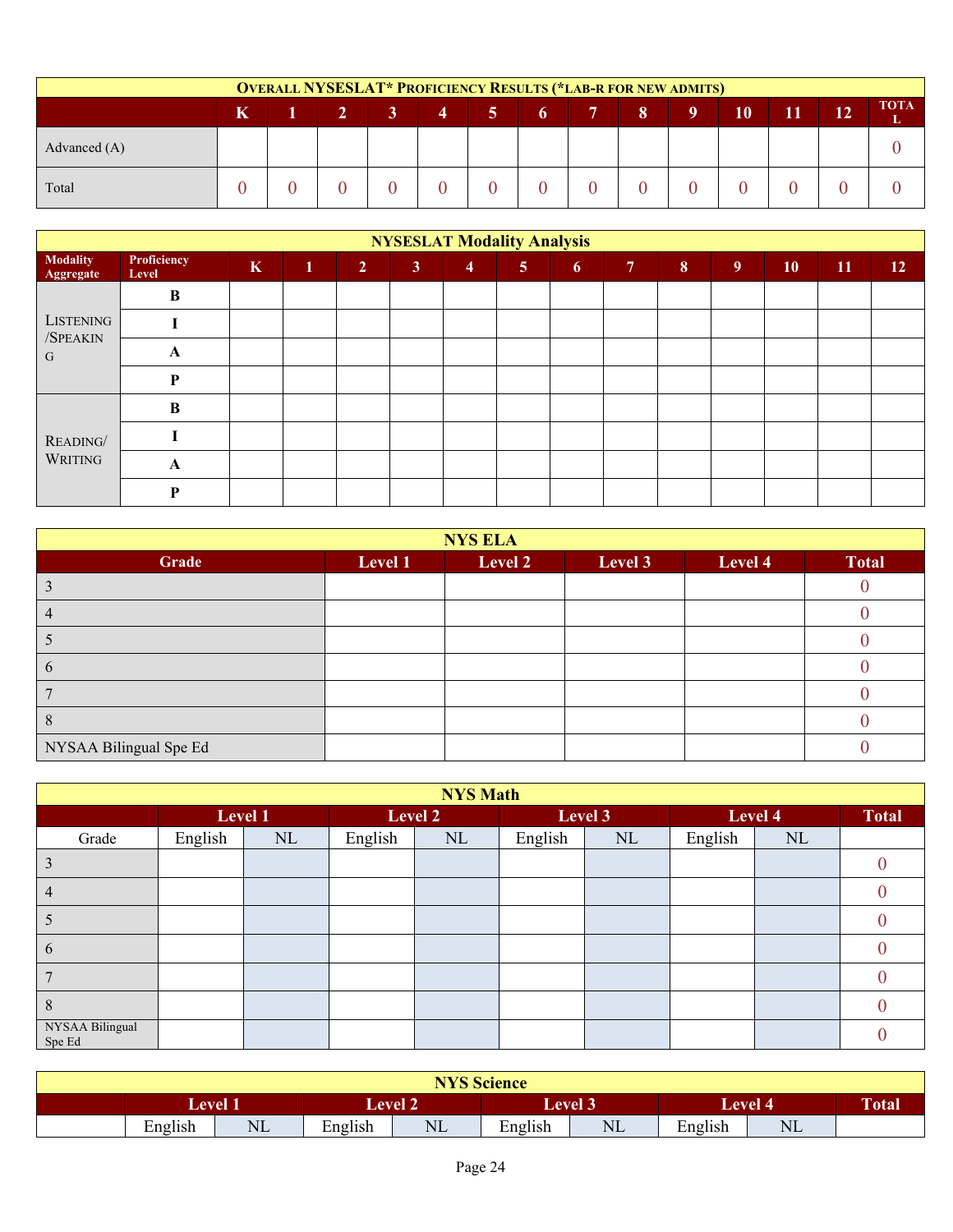|                                     | <b>NYS Science</b> |    |         |    |         |         |         |              |  |  |  |  |
|-------------------------------------|--------------------|----|---------|----|---------|---------|---------|--------------|--|--|--|--|
|                                     | Level 1            |    | Level 2 |    |         | Level 3 | Level 4 | <b>Total</b> |  |  |  |  |
|                                     | English            | NL | English | NL | English | NL      | English | NL           |  |  |  |  |
| $\overline{4}$                      |                    |    |         |    |         |         |         |              |  |  |  |  |
| 8                                   |                    |    |         |    |         |         |         |              |  |  |  |  |
| <b>NYSAA</b><br>Bilingual<br>Spe Ed |                    |    |         |    |         |         |         |              |  |  |  |  |

| <b>New York State Regents Exam</b> |                                   |                        |                                    |                        |  |  |  |  |  |  |  |  |
|------------------------------------|-----------------------------------|------------------------|------------------------------------|------------------------|--|--|--|--|--|--|--|--|
|                                    | <b>Number of ELLs Taking Test</b> |                        | <b>Number of ELLs Passing Test</b> |                        |  |  |  |  |  |  |  |  |
|                                    | <b>English</b>                    | <b>Native Language</b> | <b>English</b>                     | <b>Native Language</b> |  |  |  |  |  |  |  |  |
| Comprehensive English              |                                   |                        |                                    |                        |  |  |  |  |  |  |  |  |
| <b>Integrated Algebra</b>          |                                   |                        |                                    |                        |  |  |  |  |  |  |  |  |
| Geometry                           |                                   |                        |                                    |                        |  |  |  |  |  |  |  |  |
| Algebra 2/Trigonometry             |                                   |                        |                                    |                        |  |  |  |  |  |  |  |  |
| Math                               |                                   |                        |                                    |                        |  |  |  |  |  |  |  |  |
| Biology                            |                                   |                        |                                    |                        |  |  |  |  |  |  |  |  |
| Chemistry                          |                                   |                        |                                    |                        |  |  |  |  |  |  |  |  |
| Earth Science                      |                                   |                        |                                    |                        |  |  |  |  |  |  |  |  |
| Living Environment                 |                                   |                        |                                    |                        |  |  |  |  |  |  |  |  |
| Physics                            |                                   |                        |                                    |                        |  |  |  |  |  |  |  |  |
| Global History and<br>Geography    |                                   |                        |                                    |                        |  |  |  |  |  |  |  |  |
| US History and<br>Government       |                                   |                        |                                    |                        |  |  |  |  |  |  |  |  |
| Foreign Language                   |                                   |                        |                                    |                        |  |  |  |  |  |  |  |  |
| Other                              |                                   |                        |                                    |                        |  |  |  |  |  |  |  |  |
| Other                              |                                   |                        |                                    |                        |  |  |  |  |  |  |  |  |
| <b>NYSAA ELA</b>                   |                                   |                        |                                    |                        |  |  |  |  |  |  |  |  |
| <b>NYSAA</b> Mathematics           |                                   |                        |                                    |                        |  |  |  |  |  |  |  |  |
| NYSAA Social Studies               |                                   |                        |                                    |                        |  |  |  |  |  |  |  |  |
| NYSAA Science                      |                                   |                        |                                    |                        |  |  |  |  |  |  |  |  |

| <b>Native Language Tests</b>  |                 |                              |                                                              |                                           |                                                                              |                              |                        |                  |  |  |  |
|-------------------------------|-----------------|------------------------------|--------------------------------------------------------------|-------------------------------------------|------------------------------------------------------------------------------|------------------------------|------------------------|------------------|--|--|--|
|                               |                 |                              | # of ELLs scoring at each quartile<br>(based on percentiles) |                                           | # of EPs (dual lang only) scoring at each quartile<br>(based on percentiles) |                              |                        |                  |  |  |  |
|                               | 1-25 percentile | $\bf{Q}$<br>26.50 percentile | <b>O3</b><br>51-75 percentile                                | <b>O4</b><br>76 <sup>-99</sup> percentile | Q <sub>1</sub><br>1-25 percentile                                            | <b>O2</b><br>2650 percentile | O3<br>51-75 percentile | 76-99 percentile |  |  |  |
| ELE (Spanish Reading<br>Test) |                 |                              |                                                              |                                           |                                                                              |                              |                        |                  |  |  |  |
| <b>Chinese Reading Test</b>   |                 |                              |                                                              |                                           |                                                                              |                              |                        |                  |  |  |  |

**B. After reviewing and analyzing the assessment data, answer the following**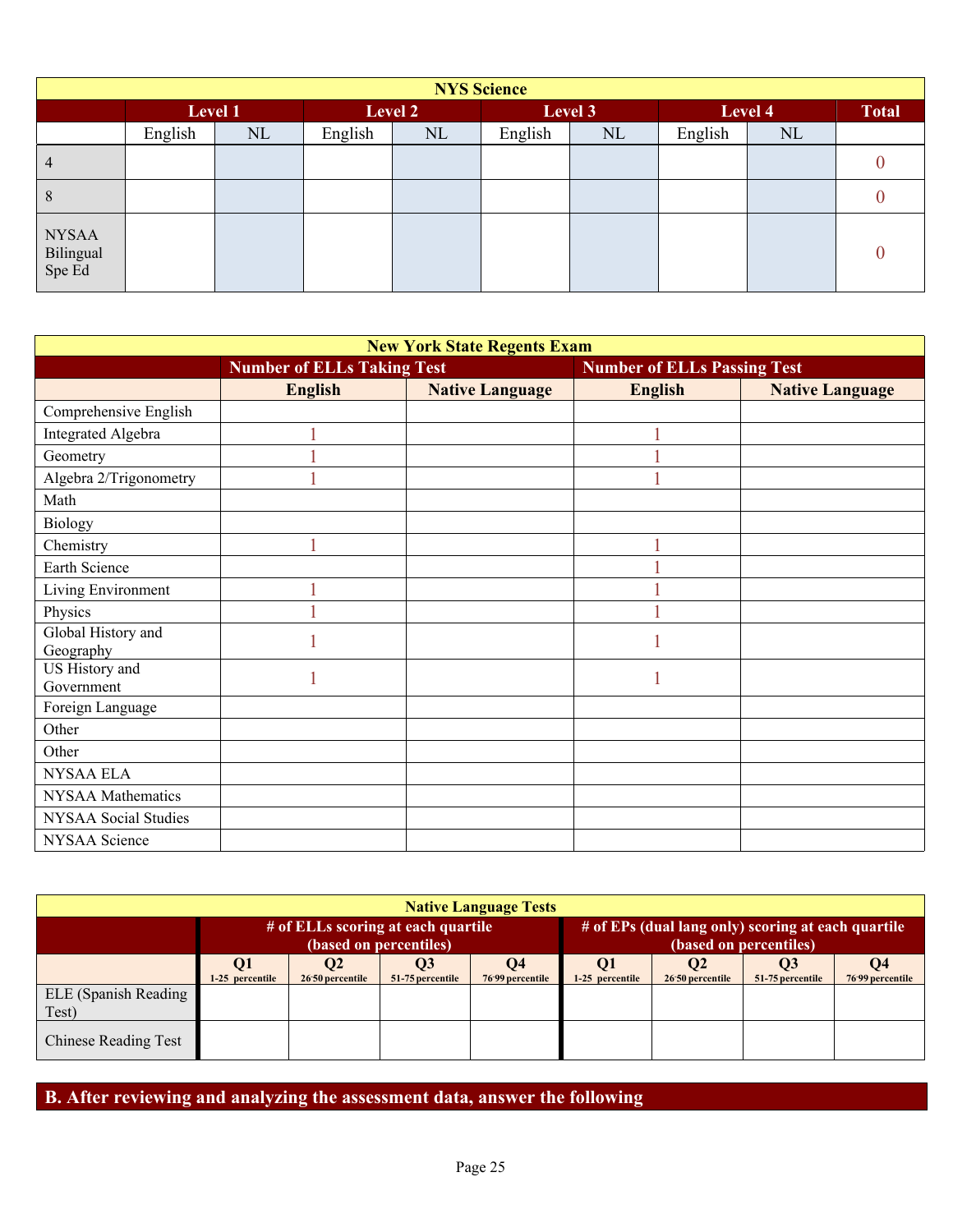- 1. Describe what assessment tool your school uses to assess the early literacy skills of your ELLs (e.g., ECLAS-2, EL SOL, Fountas and Pinnell, DRA, TCRWP). What insights do the data provide about your ELLs? How can this information help inform your school's instructional plan? Please provide any quantitative data available to support your response.
- 2. What is revealed by the data patterns across proficiency levels (on the LAB-R and NYSESLAT) and grades?
- 3. How will patterns across NYSESLAT modalities—reading/writing and listening/speaking—affect instructional decisions?
- 4. For each program, answer the following:
	- a. Examine student results. What are the patterns across proficiencies and grades? How are ELLs faring in tests taken in English as compared to the native language?
	- b. Describe how the school leadership and teachers are using the results of the ELL Periodic Assessments.
	- c. What is the school learning about ELLs from the Periodic Assessments? How is the Native Language used?
- 5. For dual language programs, answer the following:
	- a. How are the English Proficient students (EPs) assessed in the second (target) language?
	- b. What is the level of language proficiency in the second (target) language for EPs?
	- c. How are EPs performing on State and City Assessments?
- 6. Describe how you evaluate the success of your programs for ELLs.

#### 1) Not applicable

2) Results from the NYSESLAT exam confirms the initial interview that all students prior to entering High School reach proficiency in English.

3) Not applicable

4) a) All students have reach proficiency.

b) Not applicable

- c) Not applicable
- 5) Not applicable
- 6) Not applicable

#### **Additional Information**

Please include any additional information that would be relevant to your LAP and would further explain your program for ELLs. You may attach/submit charts. This form does not allow graphics and charts to be pasted.

History of Stuyvesant High School: Stuyvesant High School was founded in 1904 as a "manual training school for boys." It became co-ed in 1969, when it opened its doors to an initial class of 14 girls. Today, approximately 43% of the student body are female. Incoming ninth and tenth graders are selected by an examination that is open to all residents of New York City. Stuyvesant has served as a premier school for the development of talent in science, mathematics and technology. From its inception, it has been a school which serves an immigrant population. The school was housed in the same 15th Street building for almost 90 years. In September 1992, a multi-million dollar building was completed in Battery Park City for Stuyvesant High School. Four Nobel Laureates, as well as a host of leaders in science, mathematics, government, law, the arts, and music, are included among the graduates.

Since we serve students who are academically gifted, we have been fortunate that it has never been necessary to offer any ELL program. However in the event that it becomes necessary, we have the resources to do so.

## **Part VI: LAP Assurances**

| <b>School Name: Stuvesant High School</b>                                         |           | School DBN: 02M475 |                     |  |
|-----------------------------------------------------------------------------------|-----------|--------------------|---------------------|--|
| Signatures of LAP team members certify that the information provided is accurate. |           |                    |                     |  |
| Name (PRINT)                                                                      | Title     | Signature          | Date ( $mm/dd/yy$ ) |  |
| Jie Zhang                                                                         | Principal |                    | 1/14/13             |  |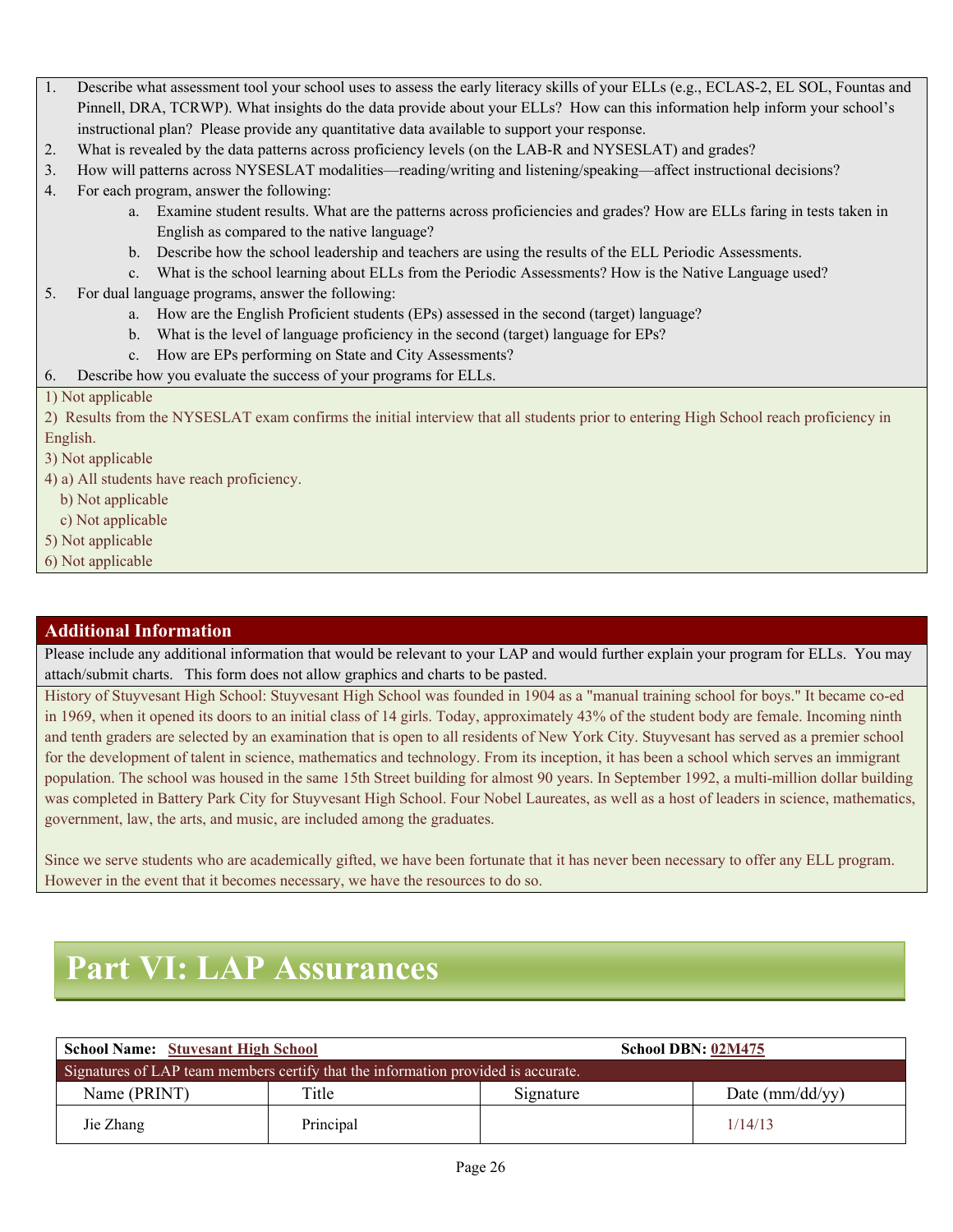| <b>School Name:</b> Stuvesant High School                                         |                            | <b>School DBN: 02M475</b> |                 |  |
|-----------------------------------------------------------------------------------|----------------------------|---------------------------|-----------------|--|
| Signatures of LAP team members certify that the information provided is accurate. |                            |                           |                 |  |
| Name (PRINT)                                                                      | Title                      | Signature                 | Date (mm/dd/yy) |  |
| <b>Edward Wong</b>                                                                | <b>Assistant Principal</b> |                           | 1/14/13         |  |
| Harvey Blumm                                                                      | Parent Coordinator         |                           | 1/14/13         |  |
| Michael Waxman                                                                    | <b>ESL Teacher</b>         |                           | 1/14/13         |  |
|                                                                                   | Parent                     |                           |                 |  |
| Sophia Liang/English                                                              | Teacher/Subject Area       |                           | 1/14/13         |  |
|                                                                                   | Teacher/Subject Area       |                           |                 |  |
|                                                                                   | Coach                      |                           |                 |  |
|                                                                                   | Coach                      |                           |                 |  |
| John Mui                                                                          | Guidance Counselor         |                           | 1/14/13         |  |
| Joseph Zaza                                                                       | Network Leader             |                           | 1/14/13         |  |
|                                                                                   | Other                      |                           |                 |  |
|                                                                                   | Other                      |                           |                 |  |
|                                                                                   | Other                      |                           |                 |  |
|                                                                                   | Other                      |                           |                 |  |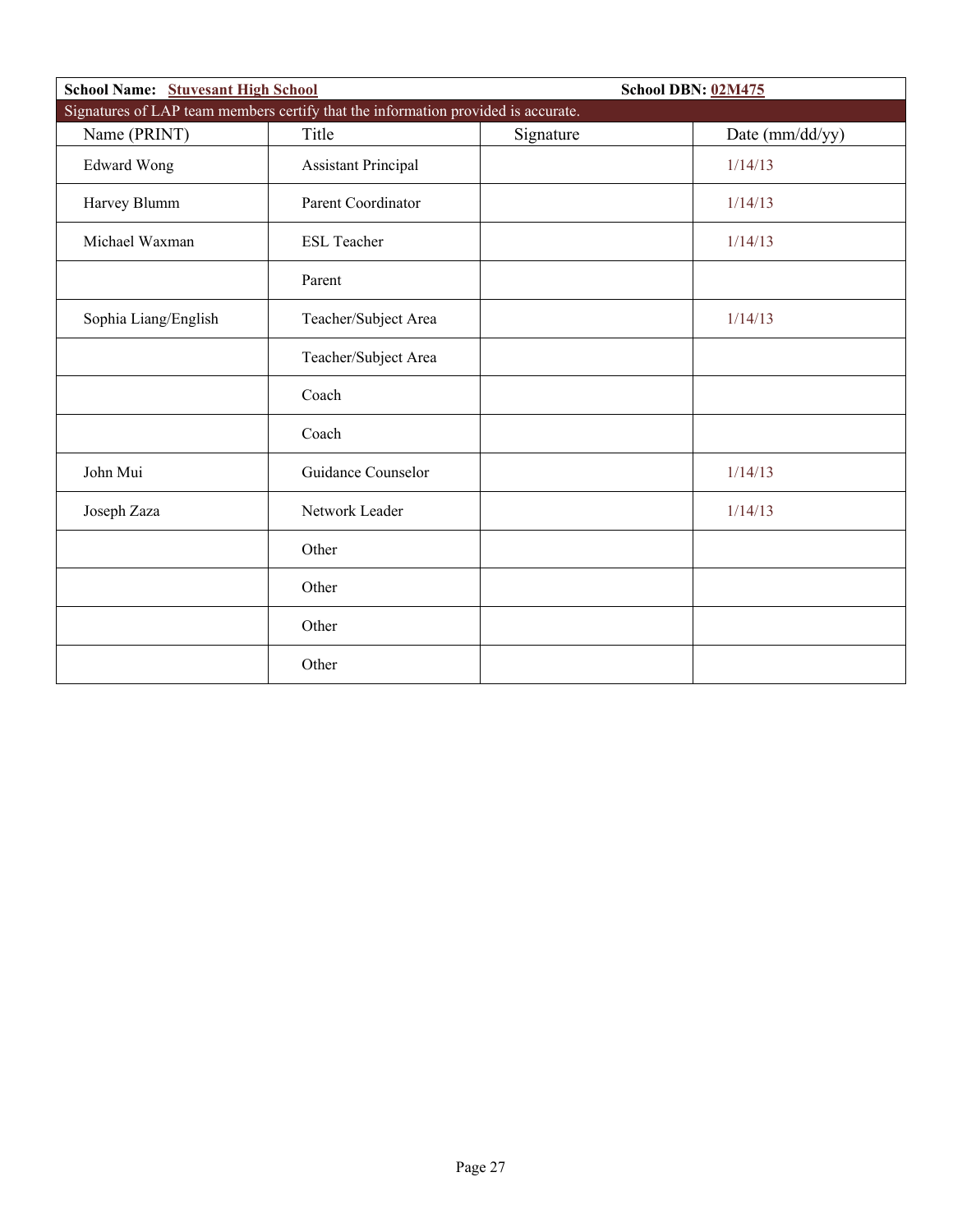#### **LANGUAGE TRANSLATION AND INTERPRETATION 2012-2013**

*Requirement under Chancellor's Regulations – for all schools*

#### **DBN: 02M475 School Name: Stuyvesant High School**

**Cluster: 02 Network: 01**

**Goal:** To communicate whenever feasible with non-English speaking parents in their home language in order to support shared parent-school accountability, parent access to information about their children's educational options, and parents' capacity to improve their children's achievement.

#### **Part A: Needs Assessment Findings**

1. Describe the data and methodologies used to assess your school's written translation and oral interpretation needs to ensure that all parents are provided with appropriate and timely information in a language they can understand.

The Parent Coordinator and the Program Office determined the exact number and percentage of parents who are listed as having a home language other than English. The three highest totals were for Chinese, Bengali, and Korean – speaking parents. As of October, 2012, 41.1% listed Chinese as their home language, 6.4% listed Bengali, and 4.1% listed Korean. In addition, several years ago, the Parent Coordinator and the Parents Association leadership have consulted with the PA Ethnic Outreach Committees to discuss and establish procedures and policies to meet the needs of Limited- English Proficiency parents.

These committees have concluded that all school-to-parent communications should be translated into Chinese and Korean whenever possible. Discussions with other parent ethnic groups, such as Bengali, Russian, and Hindi, have also been conducted. Although there is a significant number (211) of families who list Bengali as their home language, the consensus opinion of the committee was that a large majority of these parents possessed functional proficiency in English, and therefore did not require translation services. However, given the significant increase in the number of parents listing Bengali as their home language, it is advisable to conduct a new survey to determine if more translation/interpretation services are needed for this demographic group. A new survey and analysis of this issue can be conducted in the Spring, 2013 term.

Based on the previous outreach, both the Parents' Association and school staff have agreed that neither written translation, nor oral interpretation is necessary for these latter groups. In conjunction with the Parents' Association, we have determined that written and oral translation of school-to-parent communication should only be provided in Chinese and Korean. This policy is explained to parents' at all relevant Parent meetings and events, including Orientation for freshman parents, monthly PA meetings, and general parent events organized by the school.

2. Summarize the major findings of your school's written translation and oral interpretation needs. Describe how the findings were reported to the school community.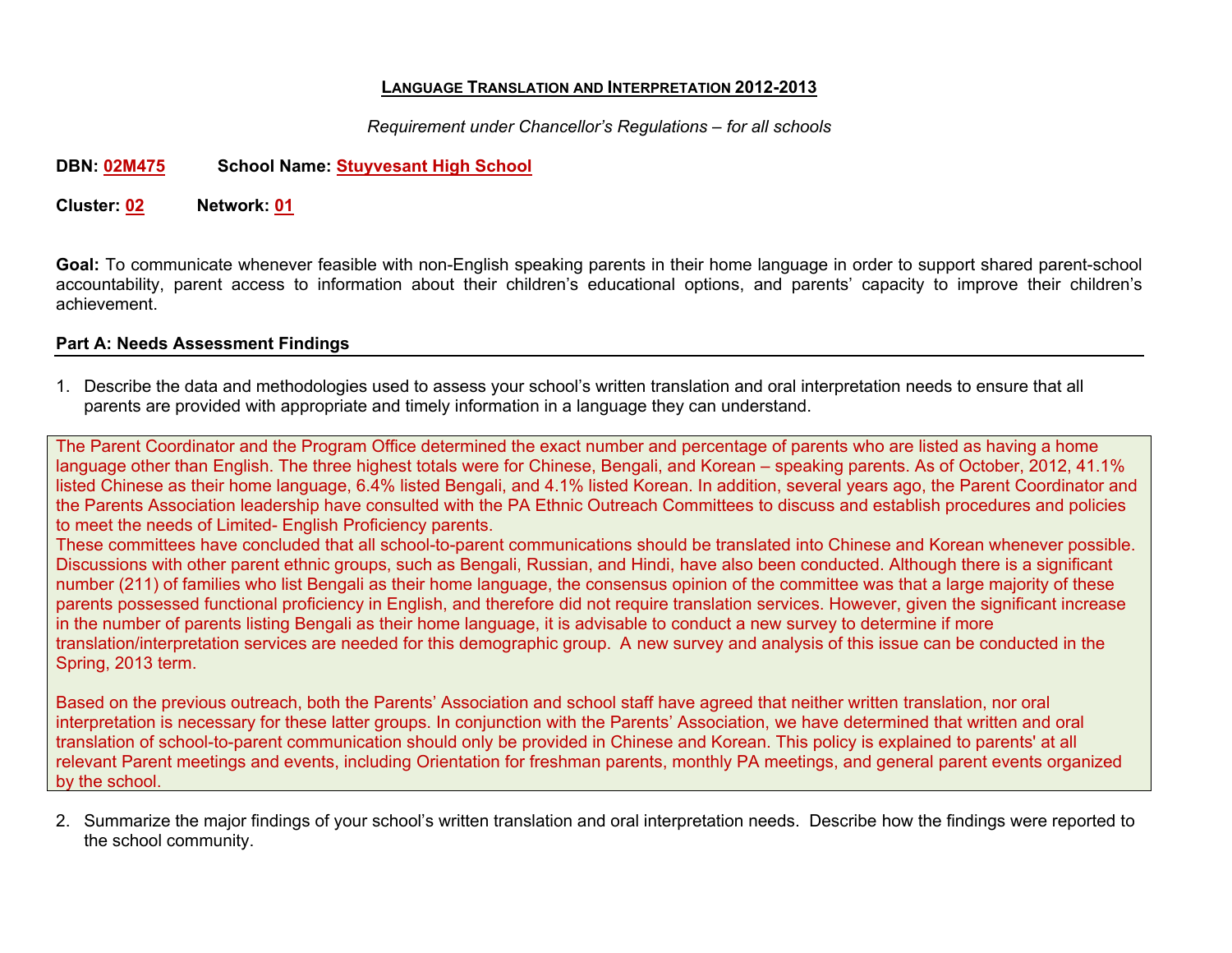In conjunction with the Parents' Association, we have determined that written and oral translation of school-to-parent communication should be provided in Chinese and Korean. This policy is explained to parents' at all relevant Parent meetings and events, including Orientation for freshman parents, monthly PA meetings, and general parent events organized by the school.

#### **Part B: Strategies and Activities**

1. Describe the written translation services the school will provide, and how they will meet identified needs indicated in Part A. Include procedures to ensure timely provision of translated documents to parents determined to be in need of language assistance services. Indicate whether written translation services will be provided by an outside vendor, or in-house by school staff or parent volunteers.

The school provides Chinese and Korean translations of all written communications to parents. These translations are completed and disseminated at the same time, or within a few days, and in the same format as the English text. For hard copy documents, letters, and notices, the translated text is typically placed on the reverse side of the English message. This assures that Limited-English proficiency parents receive and read the information at the same time as do other parents. Email messages are either translated in advance and sent along with the English text, usually as PDF attachments to the email messages, or translated and disseminated to the relevant families within several days. Communications from the Principal, Assistant Principals, and individual teachers are all translated into Chinese and Korean, as is the weekly Parent Coordinator email parent update. The school makes use of inhouse school staff and outside services to translate these communications, although the D.O.E. Translation & Interpretation Office is also occasionally used as well, if sufficient lead time is available for that office to do the requested translations. The Parents' Association also uses parent volunteers to translate most of its' hard-copy monthly bulletin into Korean and Chinese, and this translated text is incorporated into the mailed bulletin and weekly parent updates.

2. Describe the oral interpretation services the school will provide, and how they will meet identified needs indicated in Part A. Indicate whether oral interpretation services will be provided by an outside contractor, or in-house by school staff or parent volunteers.